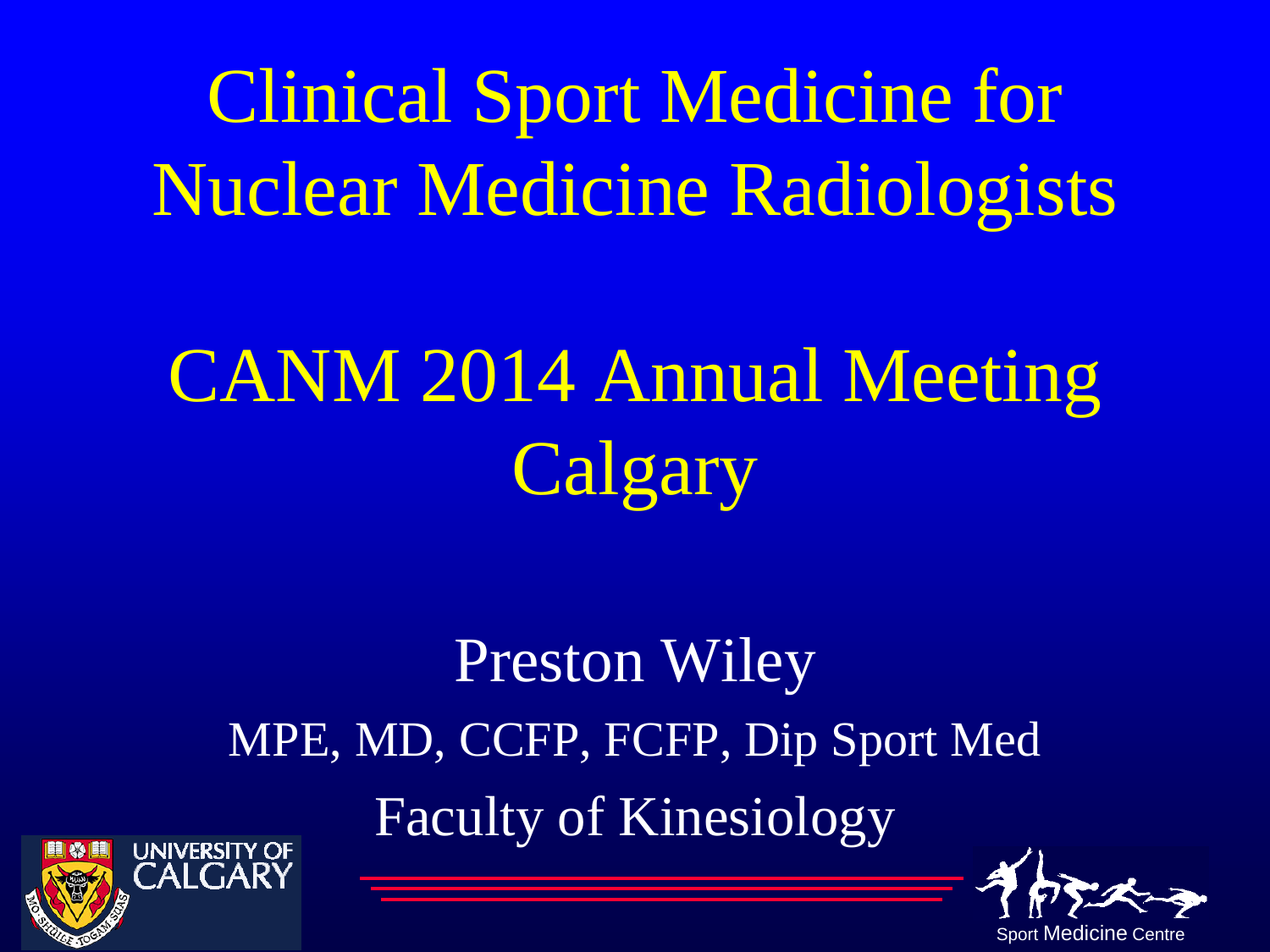## Conflict of Interest

- I have no conflicts of interest related to any of the material presented in this lecture.
- I have no personal arrangements or investments with any specific company



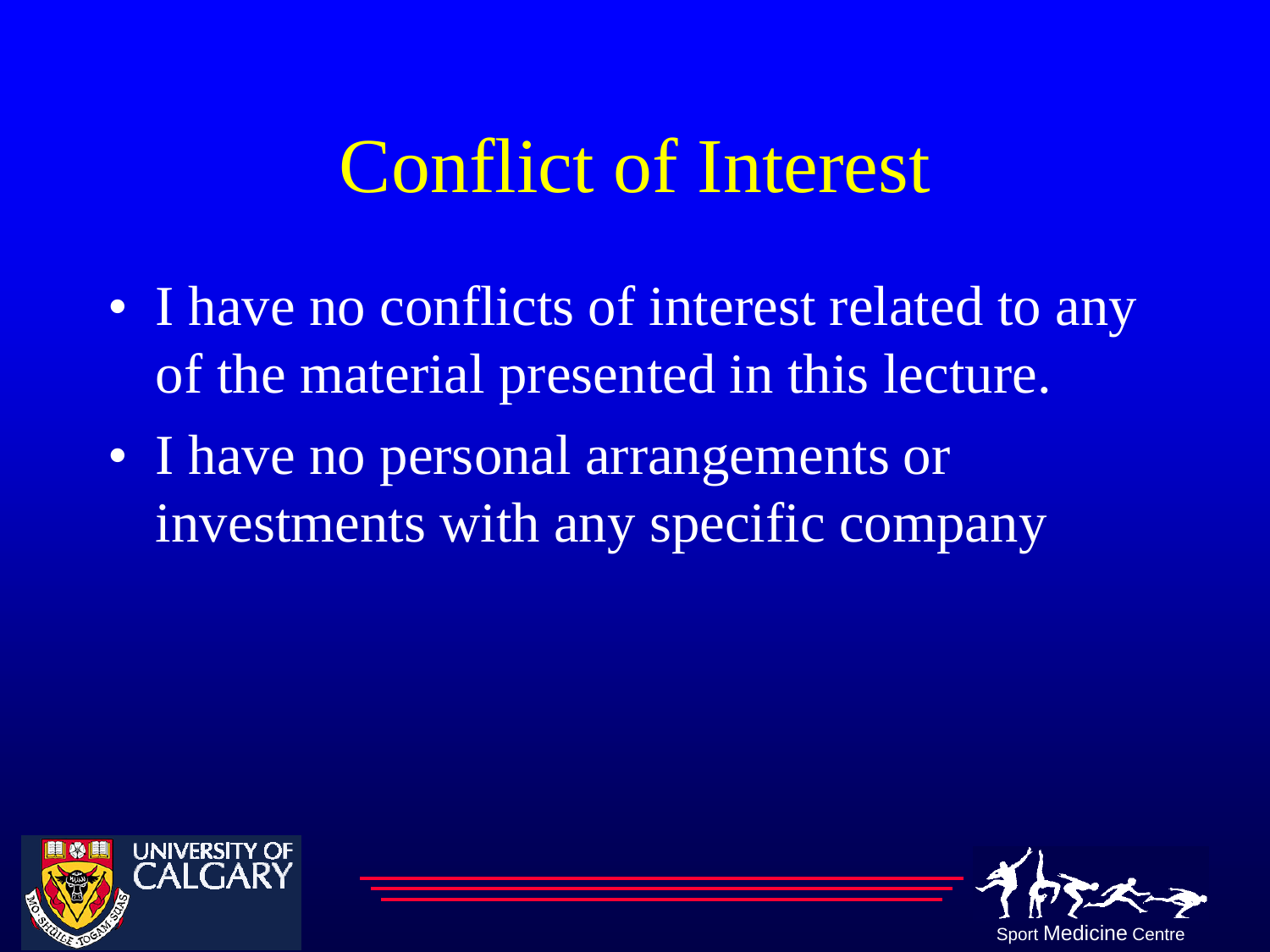Bone and Joint Imaging in Sport Medicine

- Occult Fracture
- Hidden Fracture
- Stress Fracture
- Periostitis
- Soft Tissue Myositis Ossificans
- Joint osteochondral injury, bone bruise, impingement





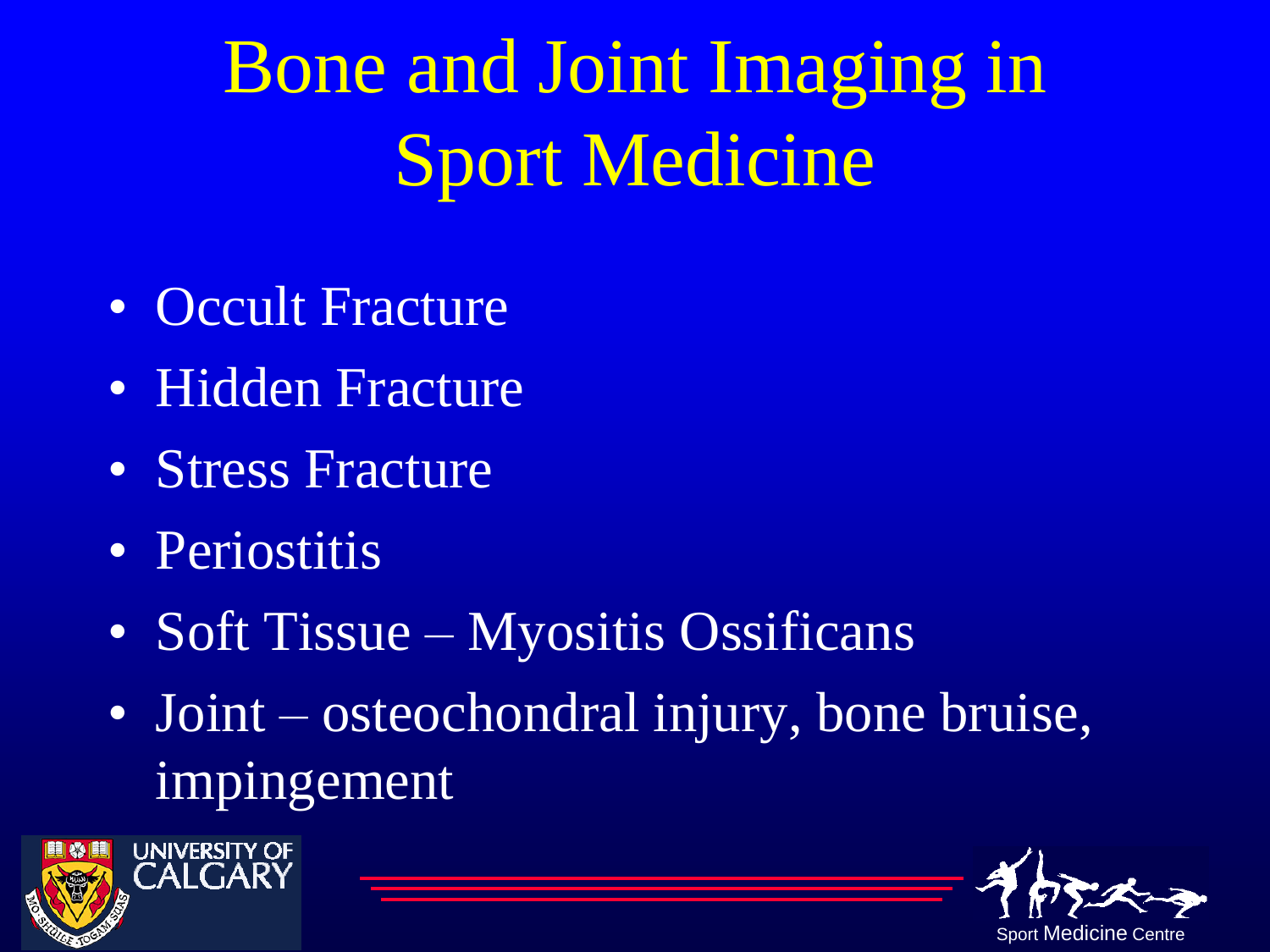# Occult Fracture/Hidden Fracture

• Occult

– Clinical suspicion but negative X-ray

• Hidden

– Small bones, joints hard to see (subtalar)

- Will not discuss
	- Tumours
	- Osteomyelitis



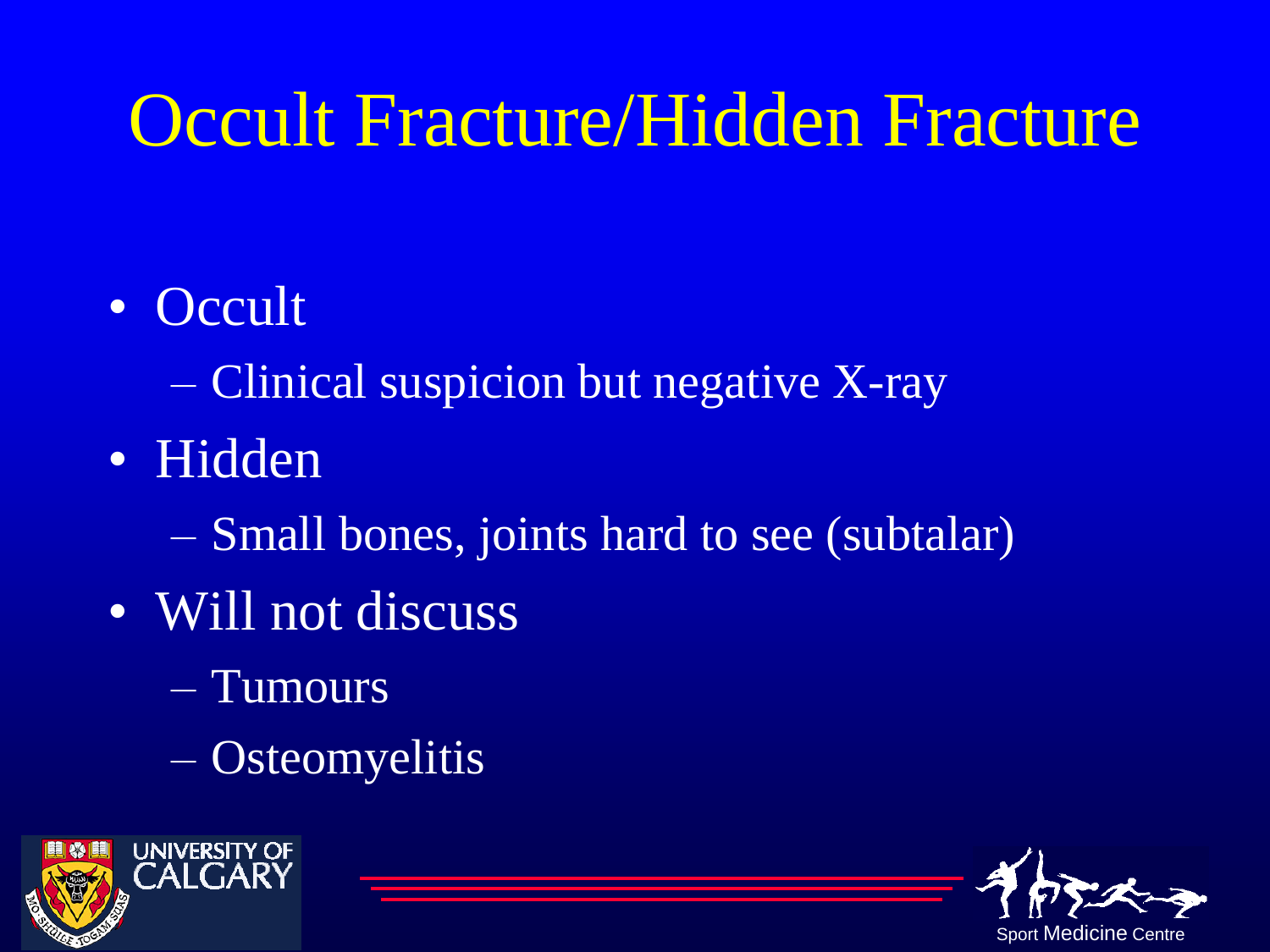# **Occult**

- Classic
	- wrist scaphoid bone
- Other
	- Tibial plateau fracture





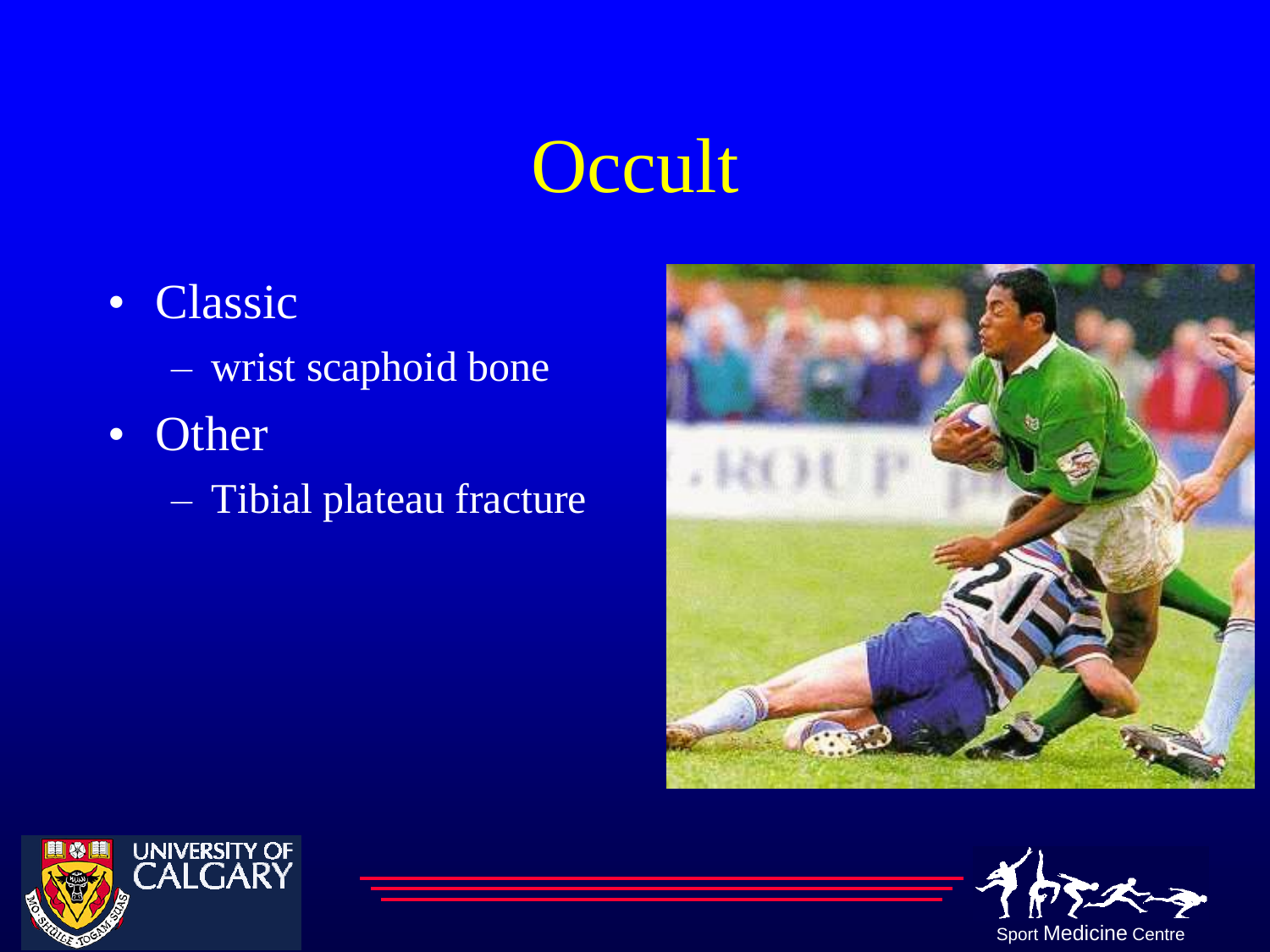## Hidden

- Pars interarticularis
	- Stress fracture
	- Defect (old versus new)



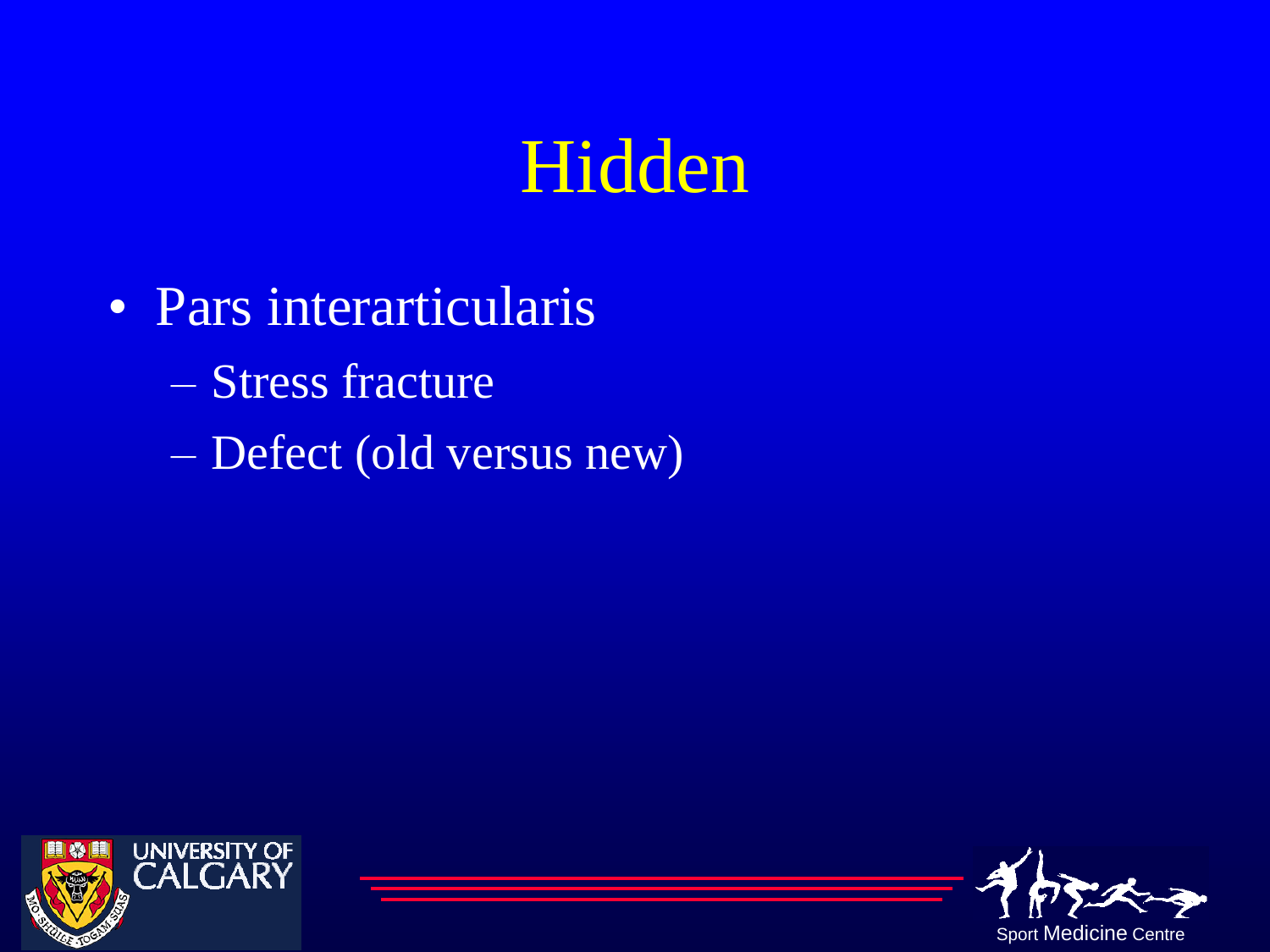- Congenital spondylolysis
- Stress fracture
- Non union



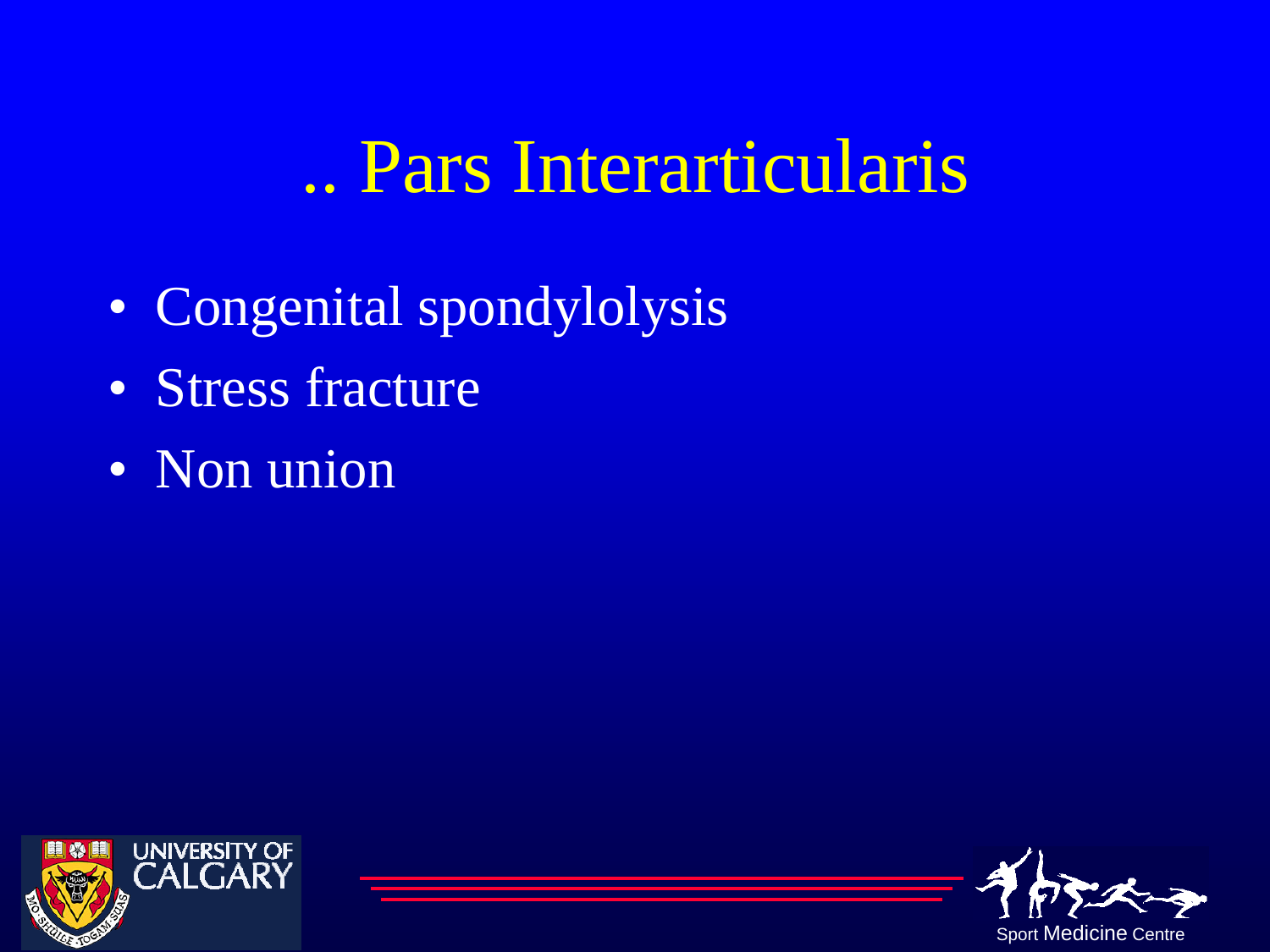- Extension sports
	- Gymnastics
	- Dance (ballet)
	- Bowling in Cricket
	- Football (lineman)



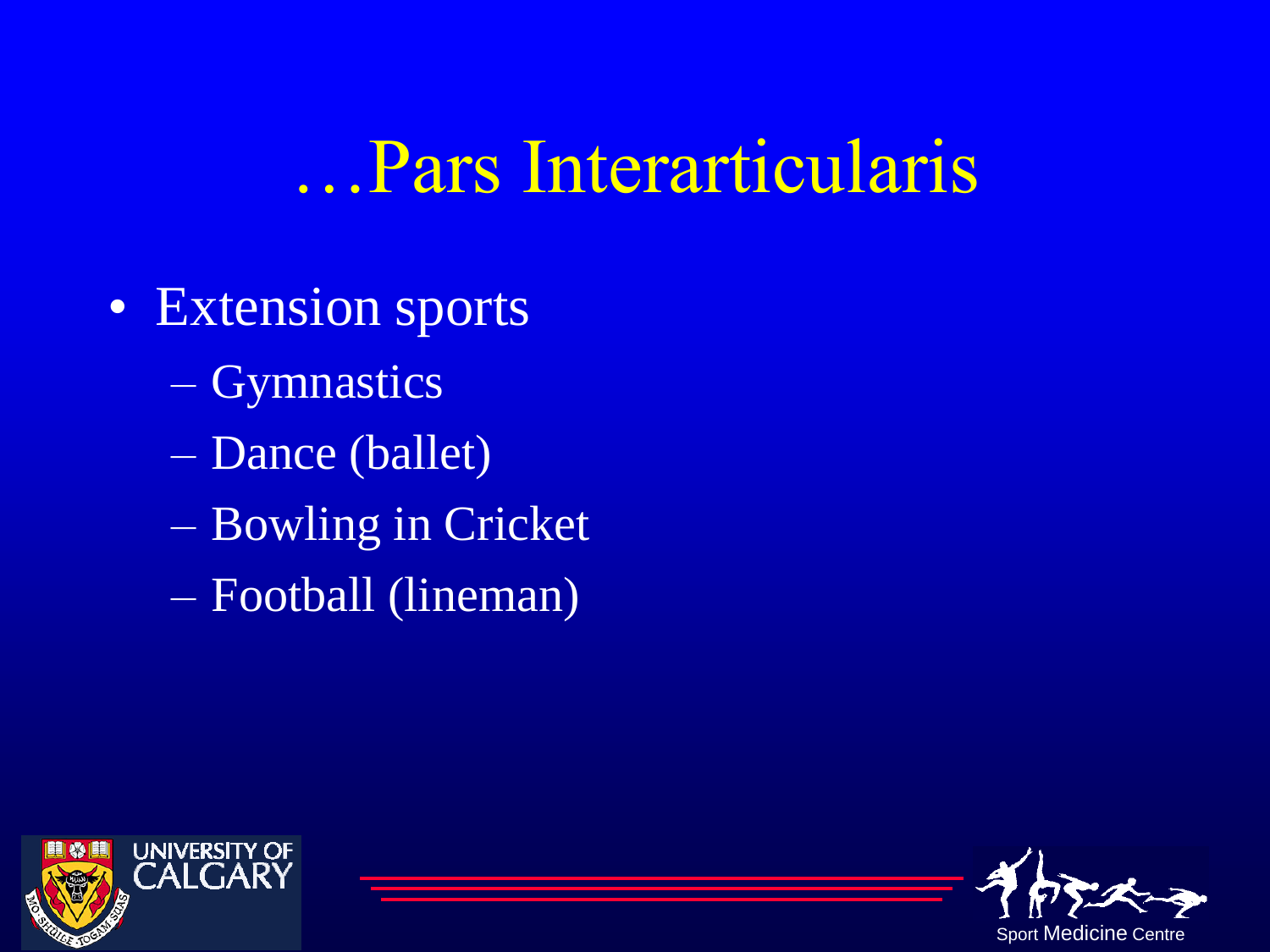



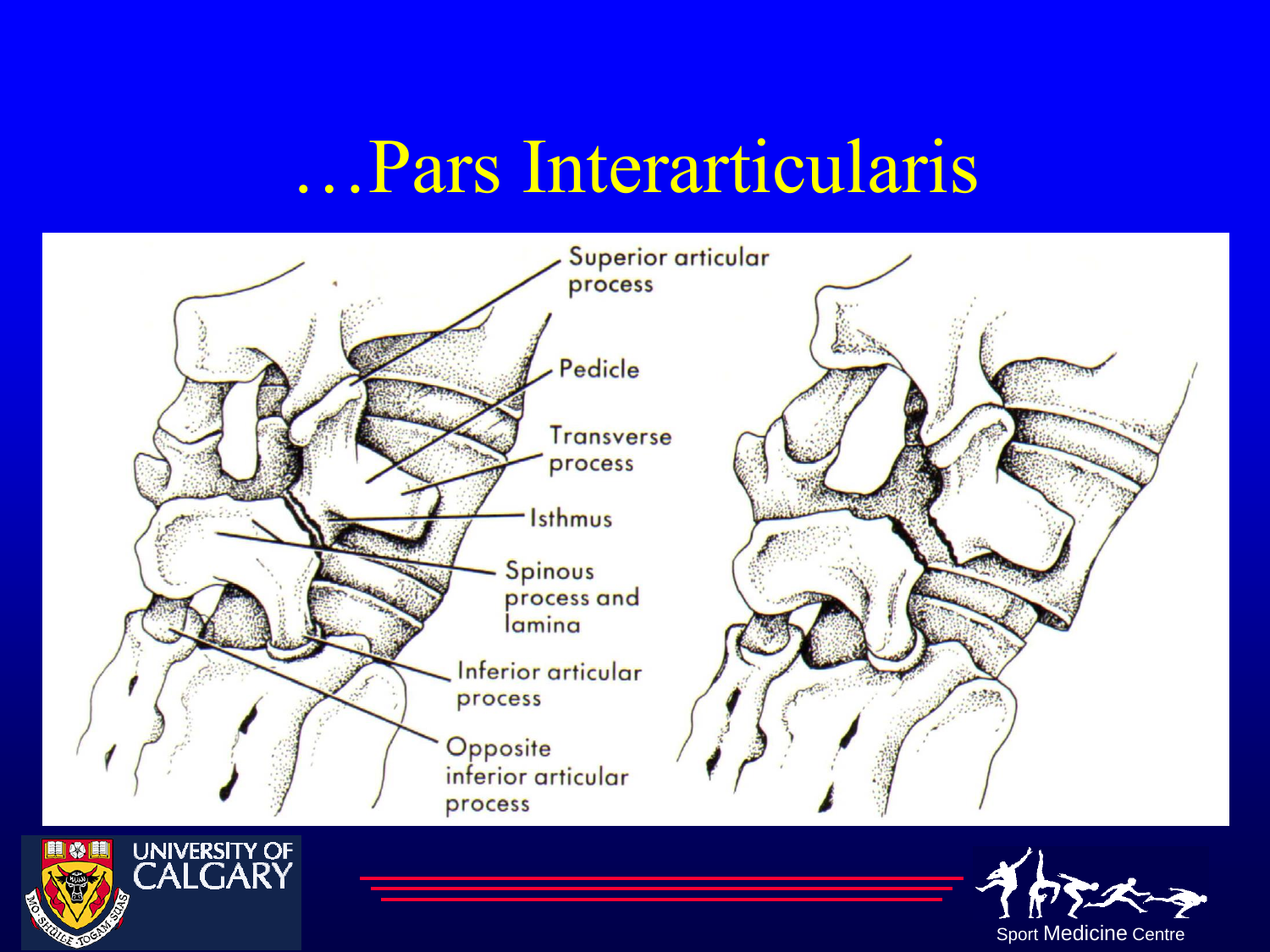- Low back pain
- Pain in extension
- Imaging
	- $-$  X-ray
	- MRI vs Bone Scan (SPECT, SPECT CT)
	- Young athletes ?radiation dose?



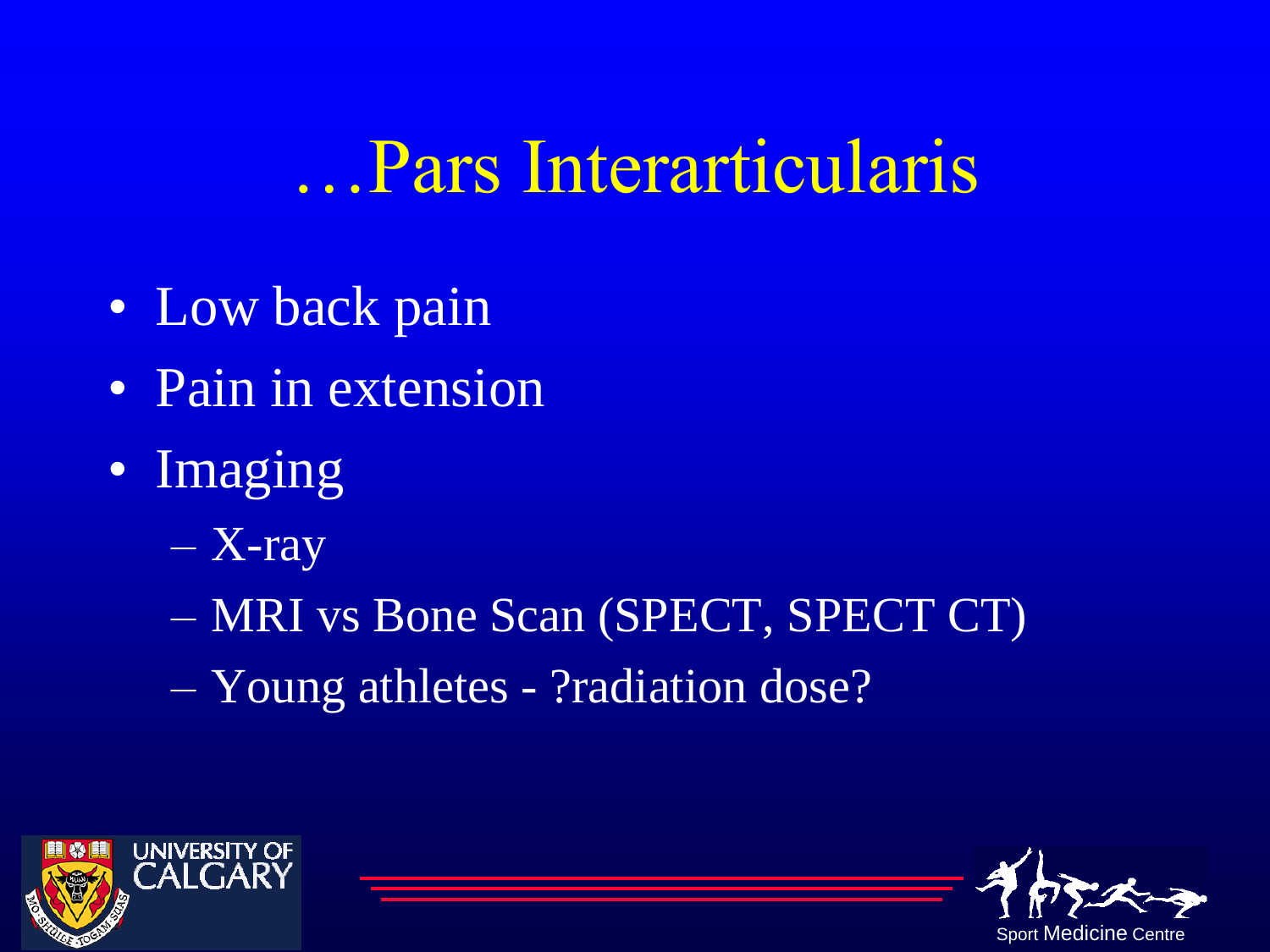- Treatment stress fracture
	- Rest (<20% union) prolonged
	- Modified Boston brace (35% union)
	- USA acute bone grafting
- Treatment old spondylolysis
	- Rest, therapy, injection
	- Surgery



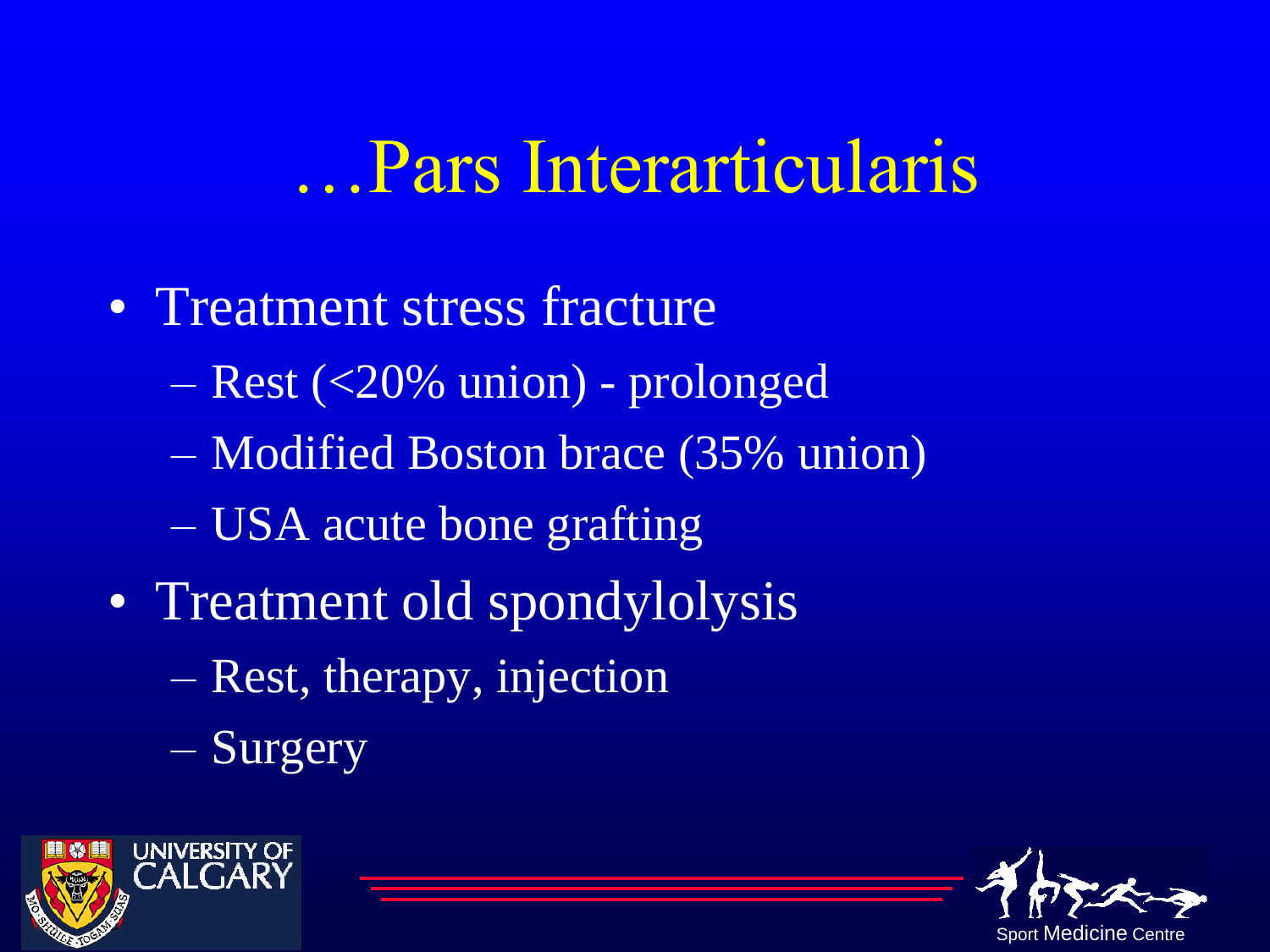- Overuse athletes
- Poor bone quality
	- Transplant
	- Female Athlete Triad (Relative Energy Deficiency in Sport <RED-S>) BJSM 2014



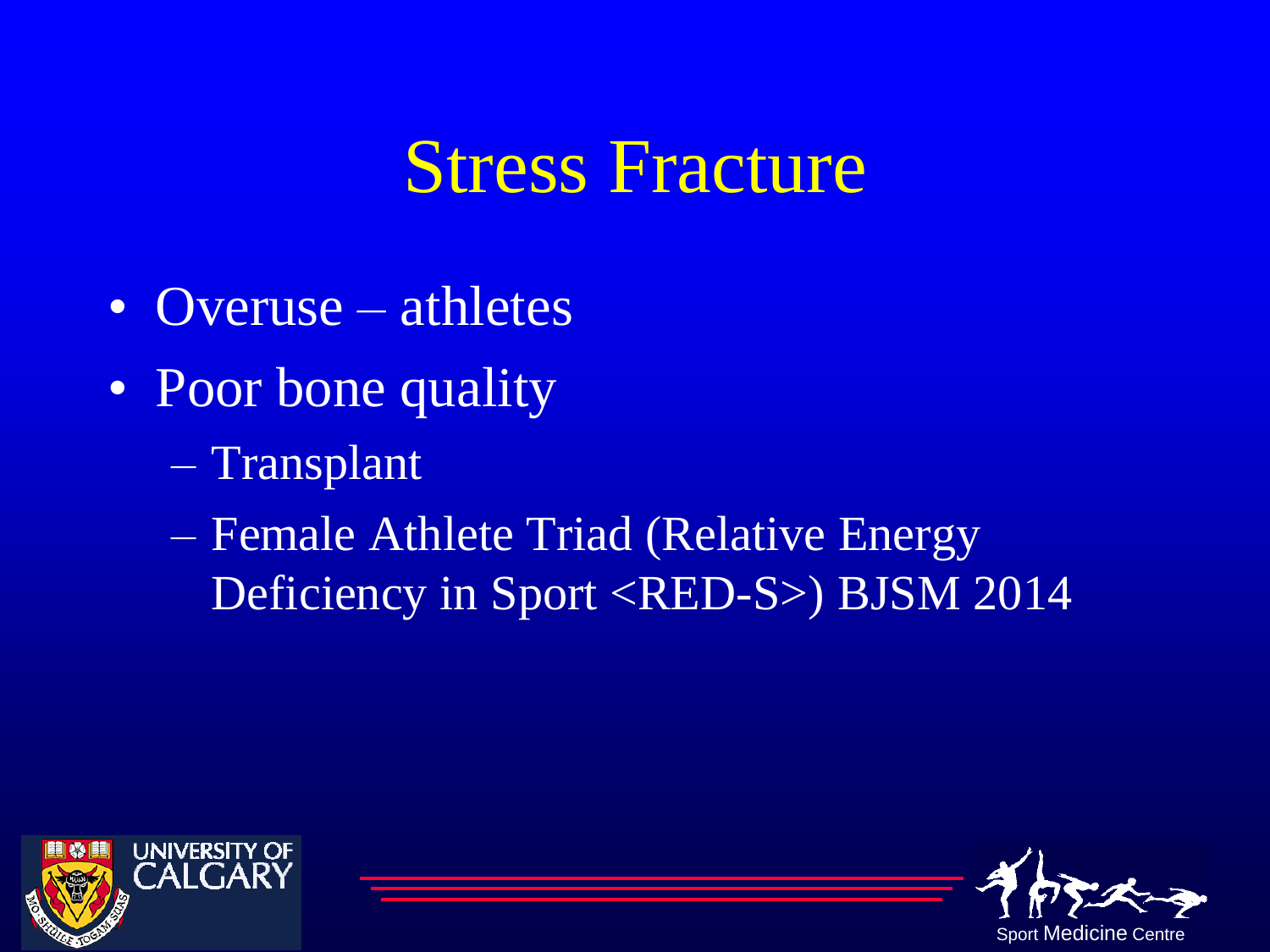- Disruption of normal bone remodeling as a result of excessive repetitive stresses
	- Ground reaction force per step greater than 2X own body weight (70 kg runner)
	- Approximately 1175 steps/mile
	- Result dissipate 220 tons of force/mile
- These stresses are within the physiologic range.





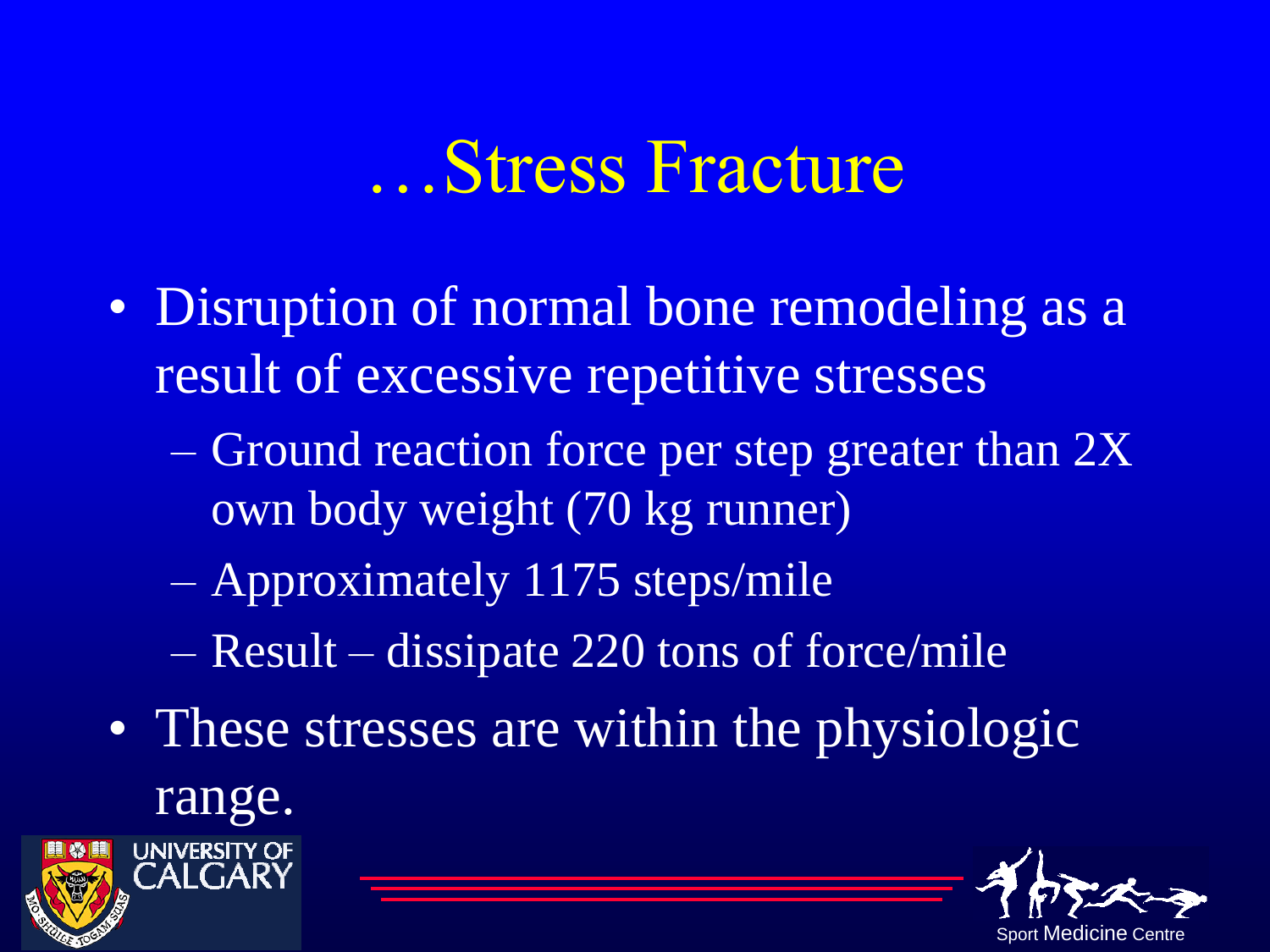- Gradual onset of vague pain
- Initially achy pain
- Progress to pain upon weight bearing
- Ache all the time



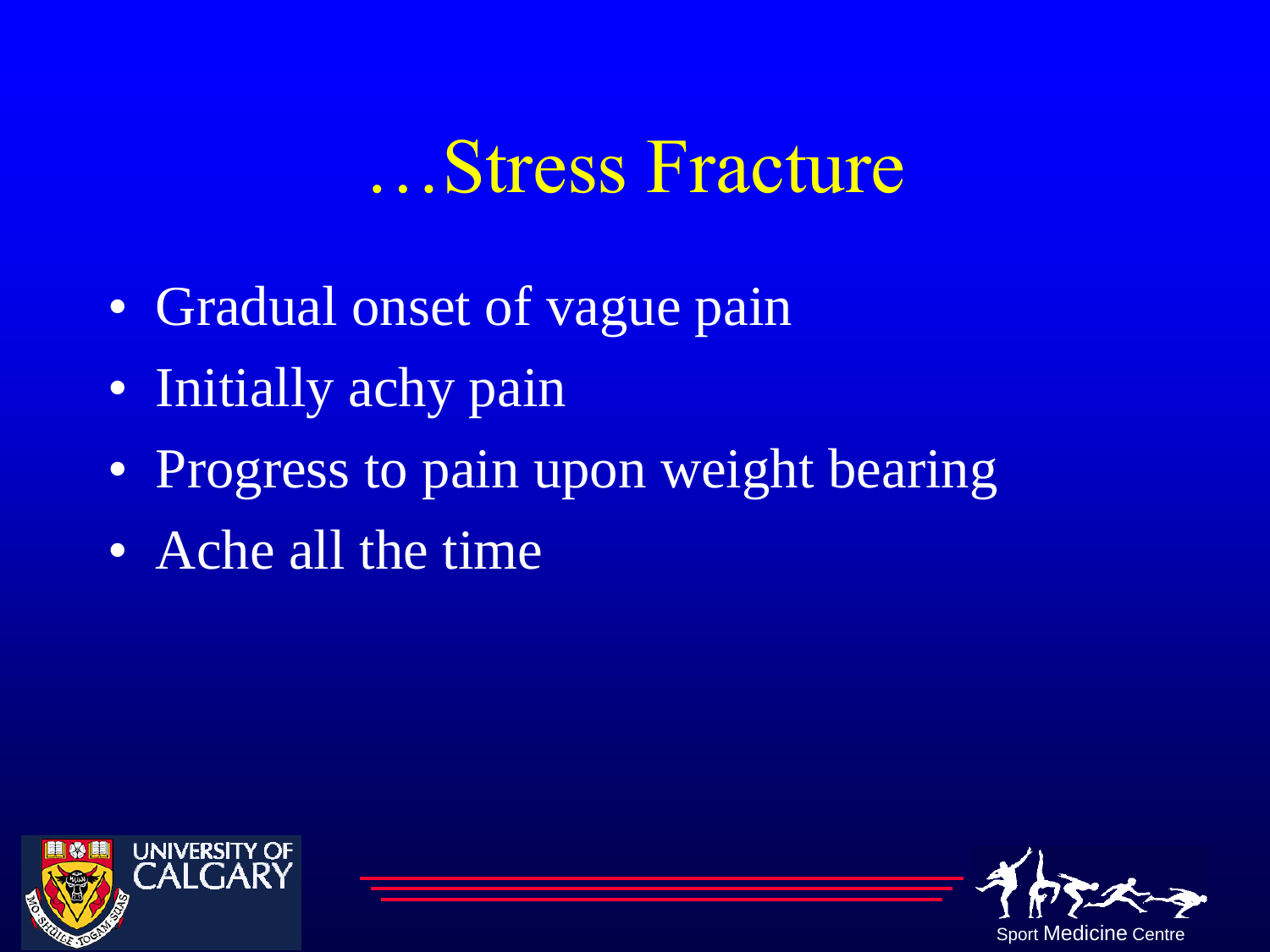- Positive Hop test (lower extremity)
- Tenderness of involved bone
- Swelling
- Pain with 'Bowing'



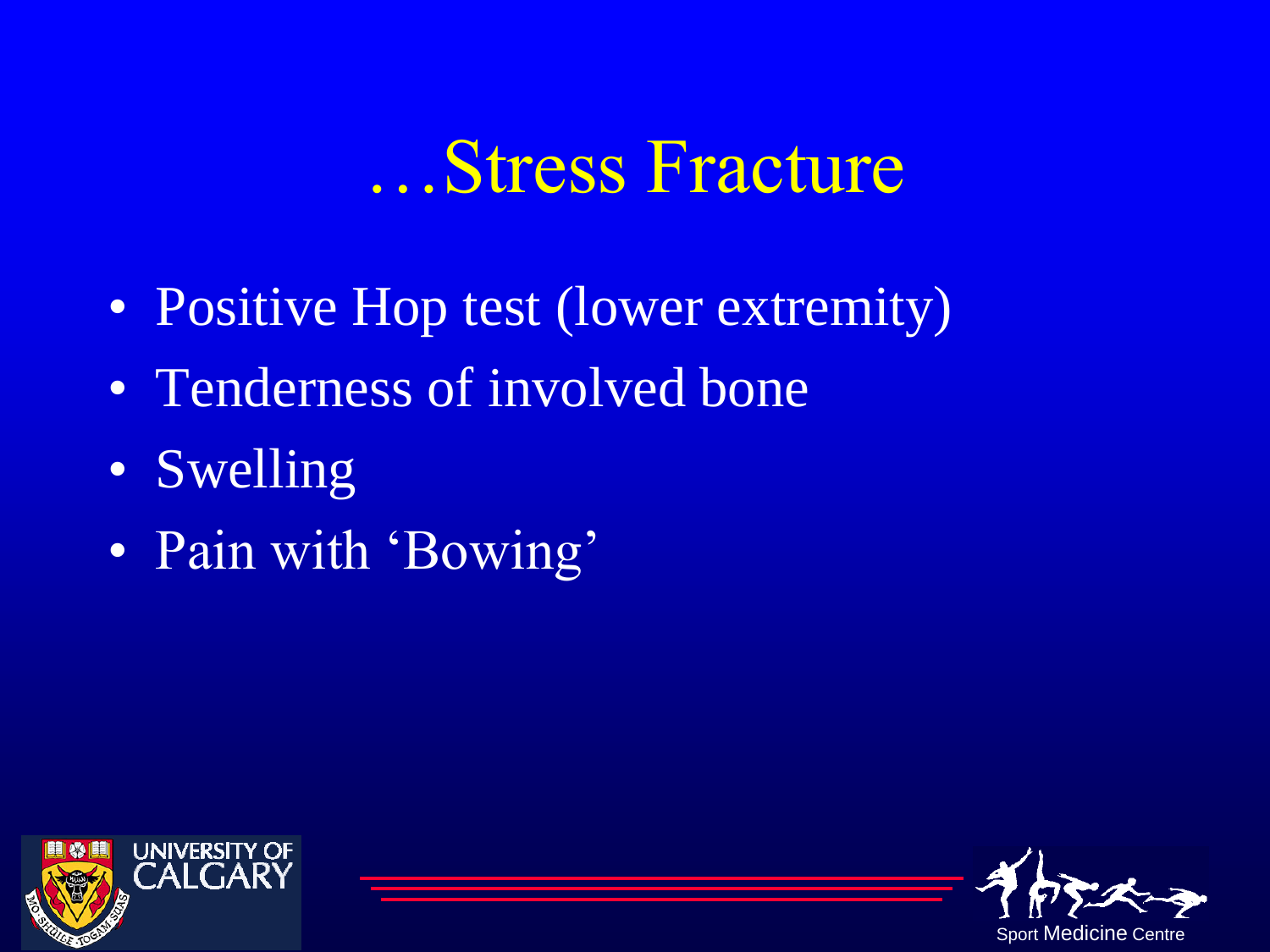- Clinical
- X-ray
- Bone scan
	- $\overline{\phantom{m}}$  Depending location  $\rightarrow$  SPECT/SPECT CT
- MRI



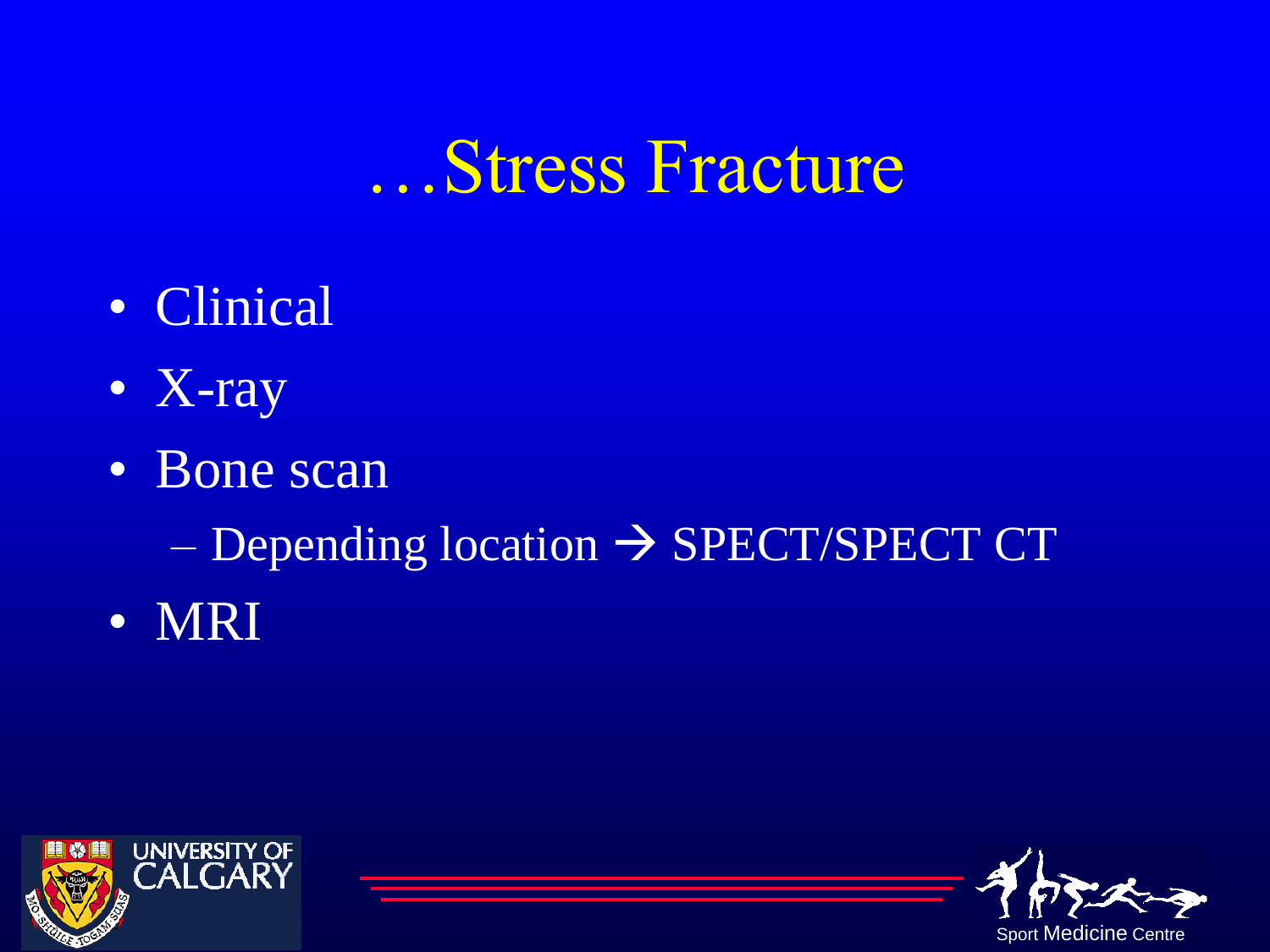



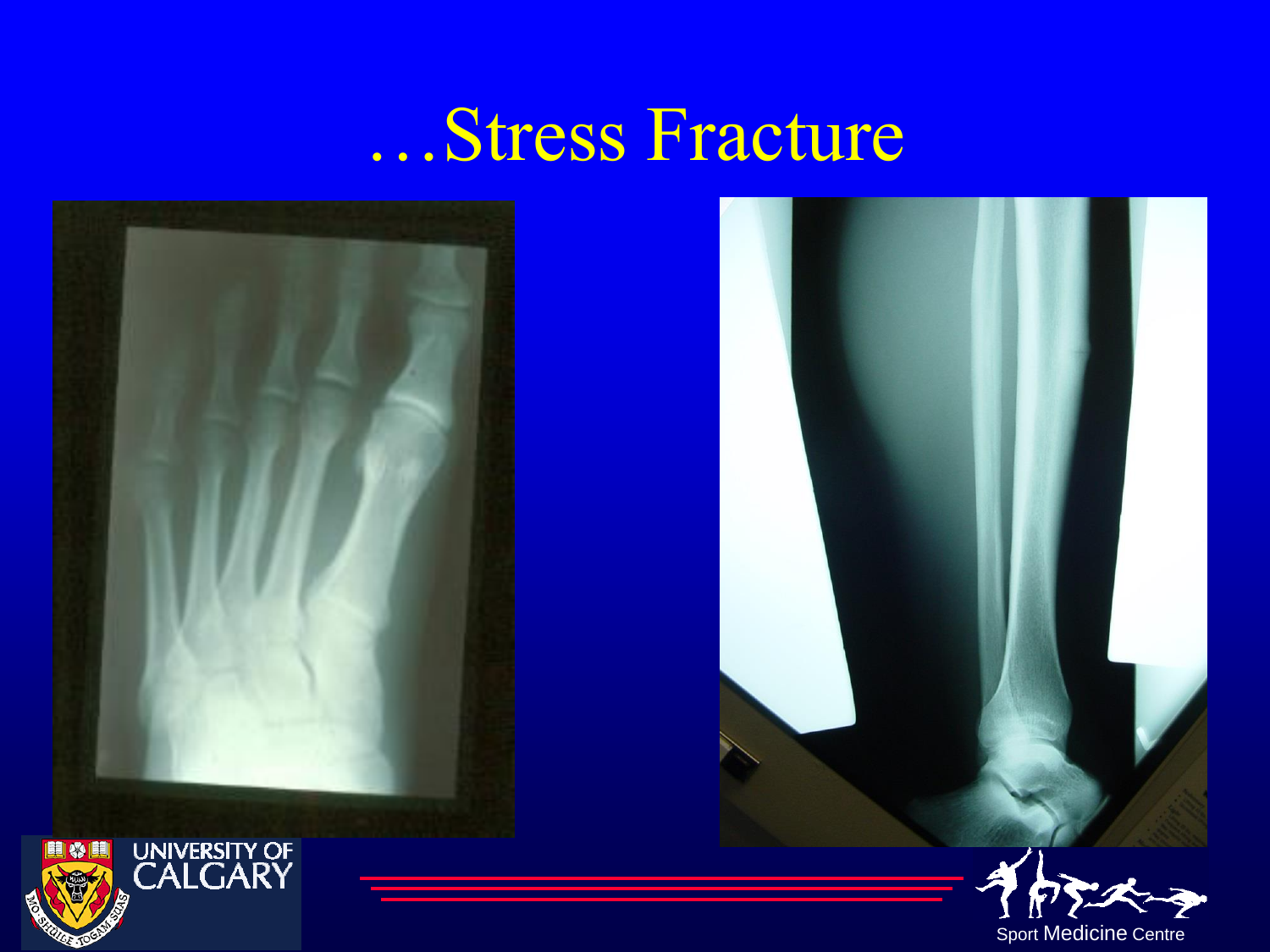- Bone Scan vs MRI (focal vs big picture) – MRI USA / Bone Scan Canada
	- Issue of Radiation (multiple bone scans)
	- Grading Stress Fracture
	- Dangerous stress fractures (femoral neck distraction side - ?occult fracture)



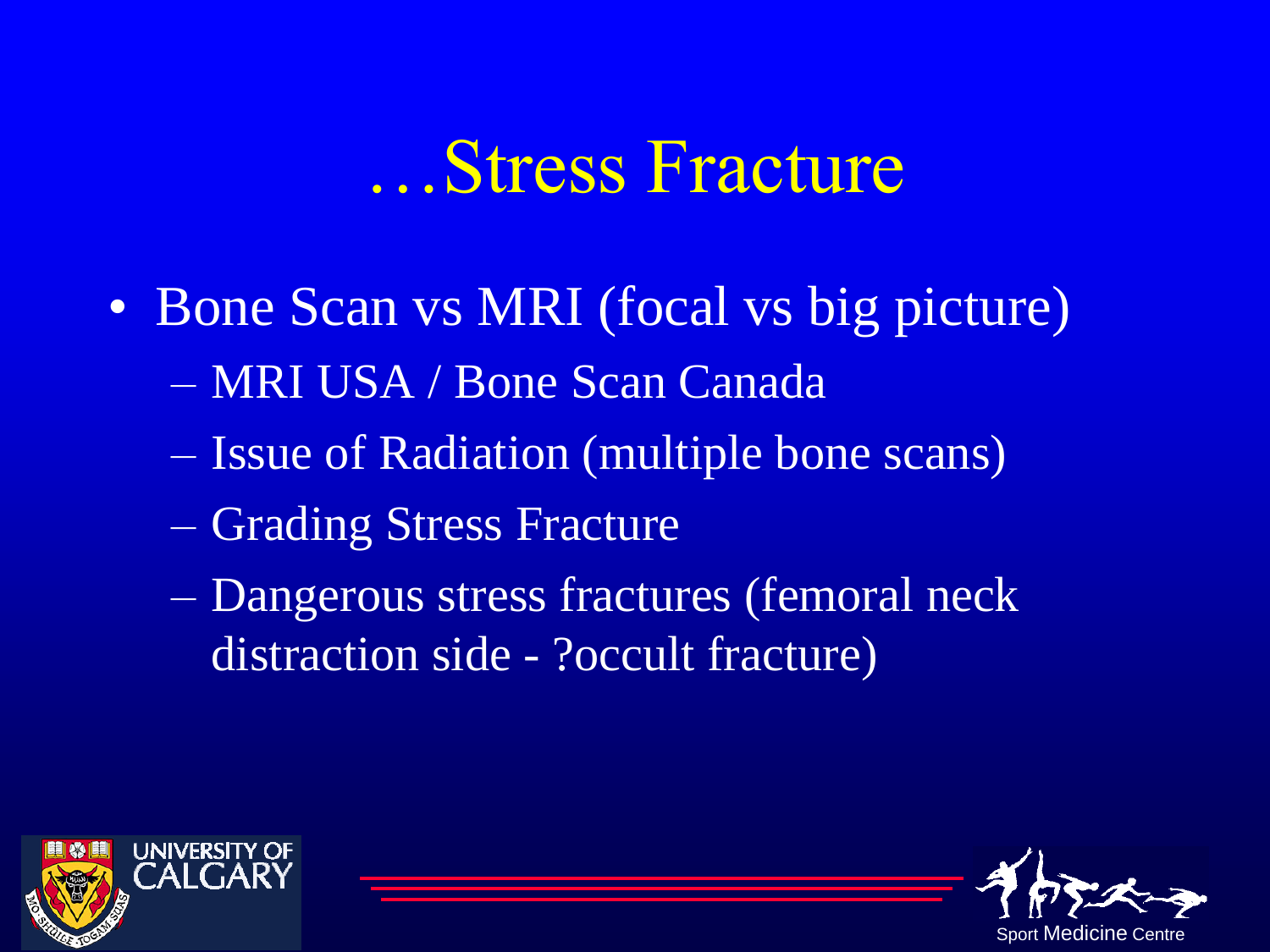#### • Treatment

- Rest to 2 weeks pain free then gradual return to run over 4-6 weeks
- Alternate activity pain free
	- Water
	- Cycle
	- Activity away from the stress fracture
- Total time 3 months



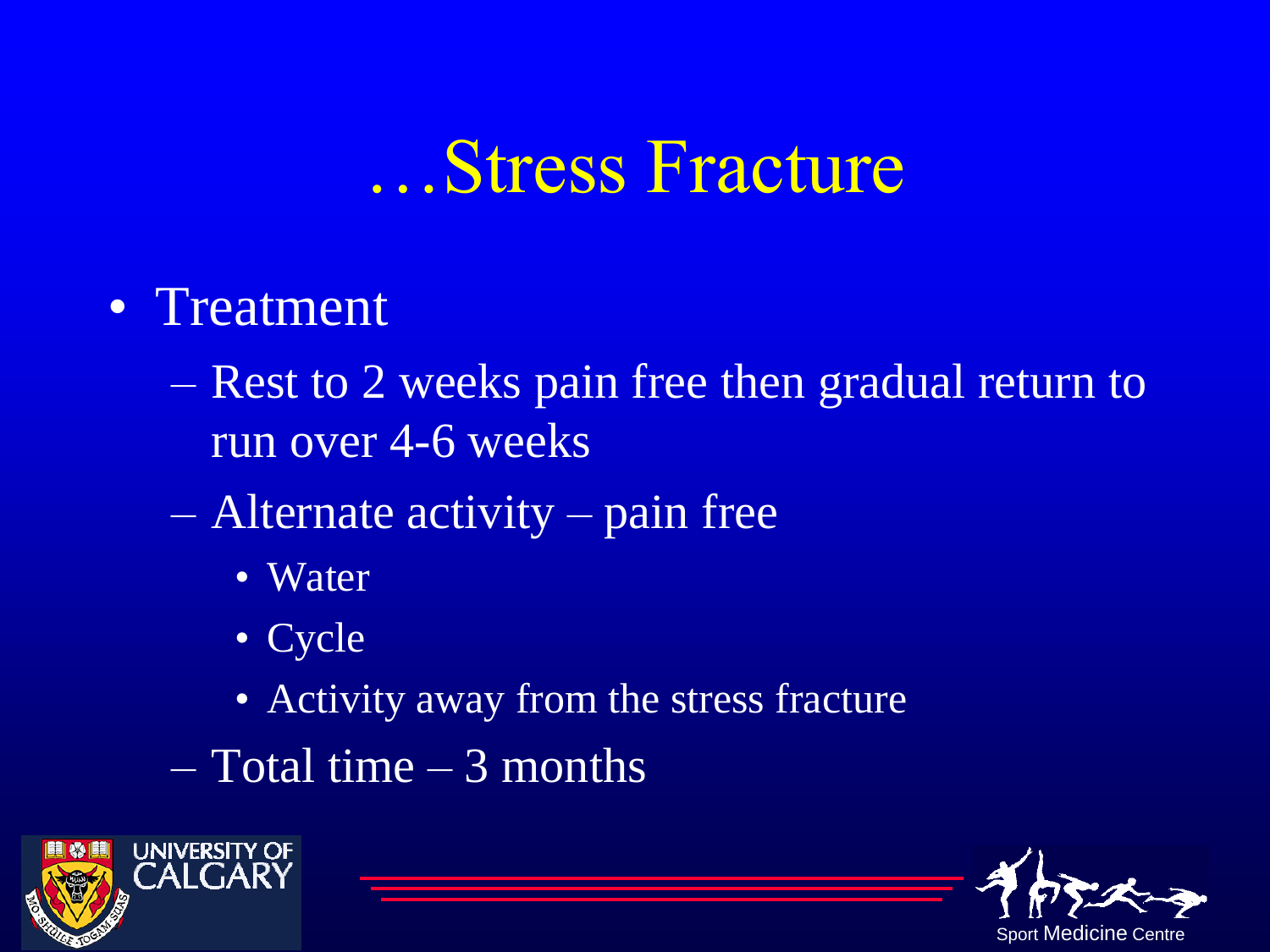#### Treatment – Long Leg Aircast ®







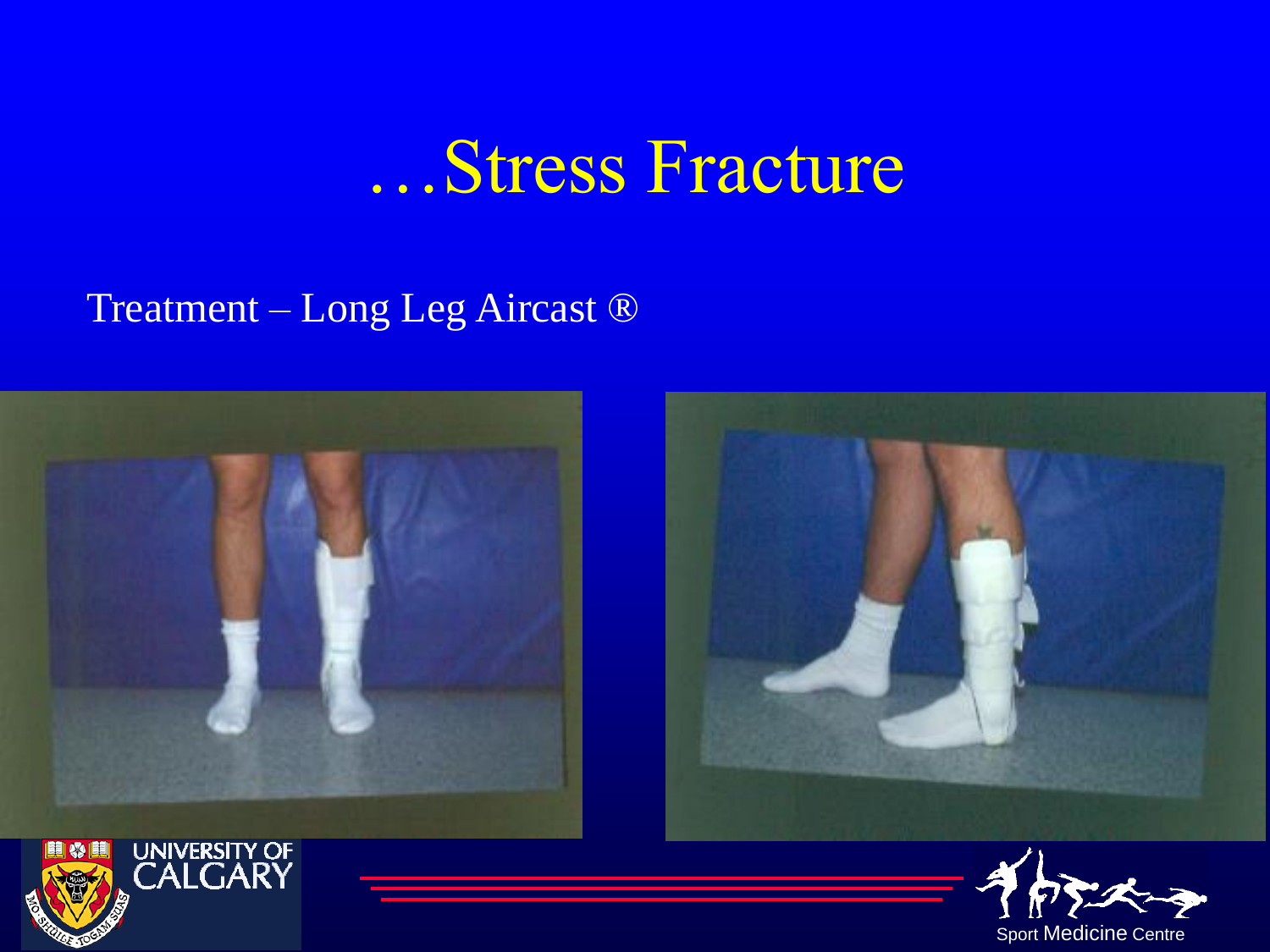- Return to Activity related to (Nattiv et al, AJSM, 2013):
	- MRI grade
	- Lower BMD (energy, amenorrhea)
	- Predominant trabecular bone (femoral neck, pubic bone, sacrum)



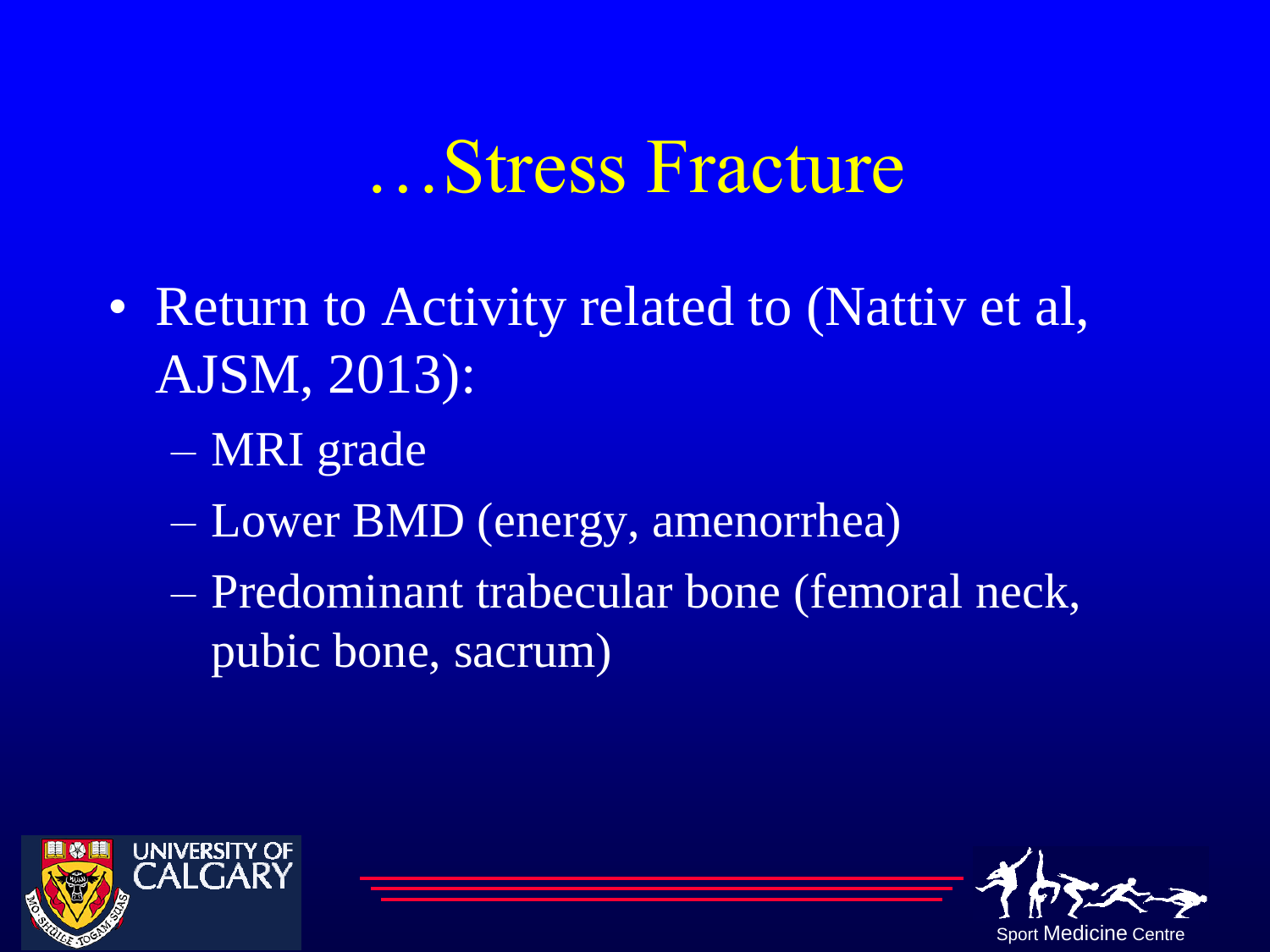- Dangerous Stress Fractures – Hip distractive side, femur, navicular, talar dome, Jones equivalent, tibial plateau
- Prone to Non union
	- Navicular, mid shaft anterior cortex tibia (Dreaded Black Line)



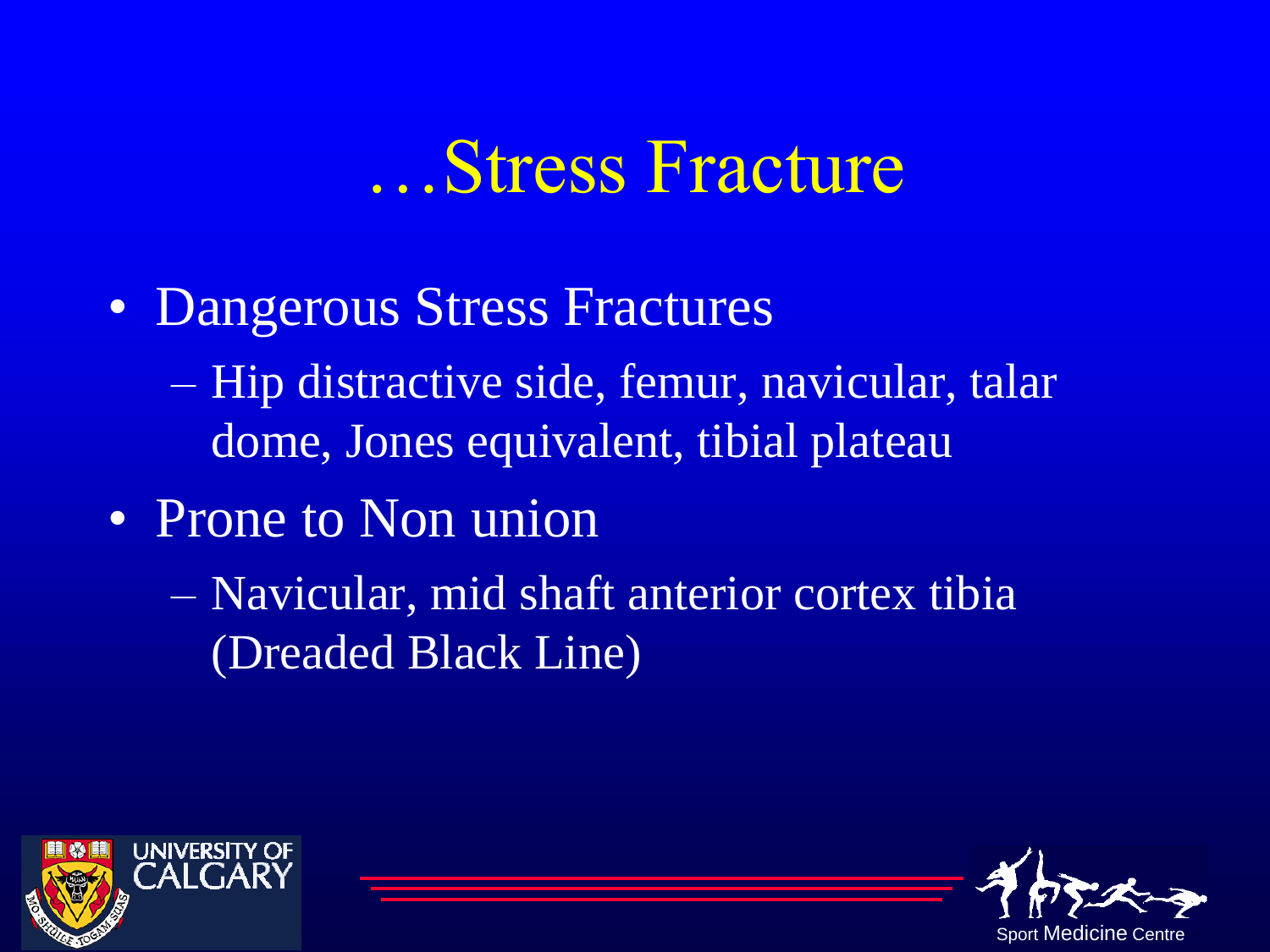# Leg Pain -- DO NOT USE '*SHIN SPLINTS*'

- A meaningless term restating 'shin pain'
- Medial Leg Pain
	- Stress fracture, deep posterior compartment chronic exertional compartment syndrome, tibialis posterior tendinopathy/tenosynovitis, tibial periostitis



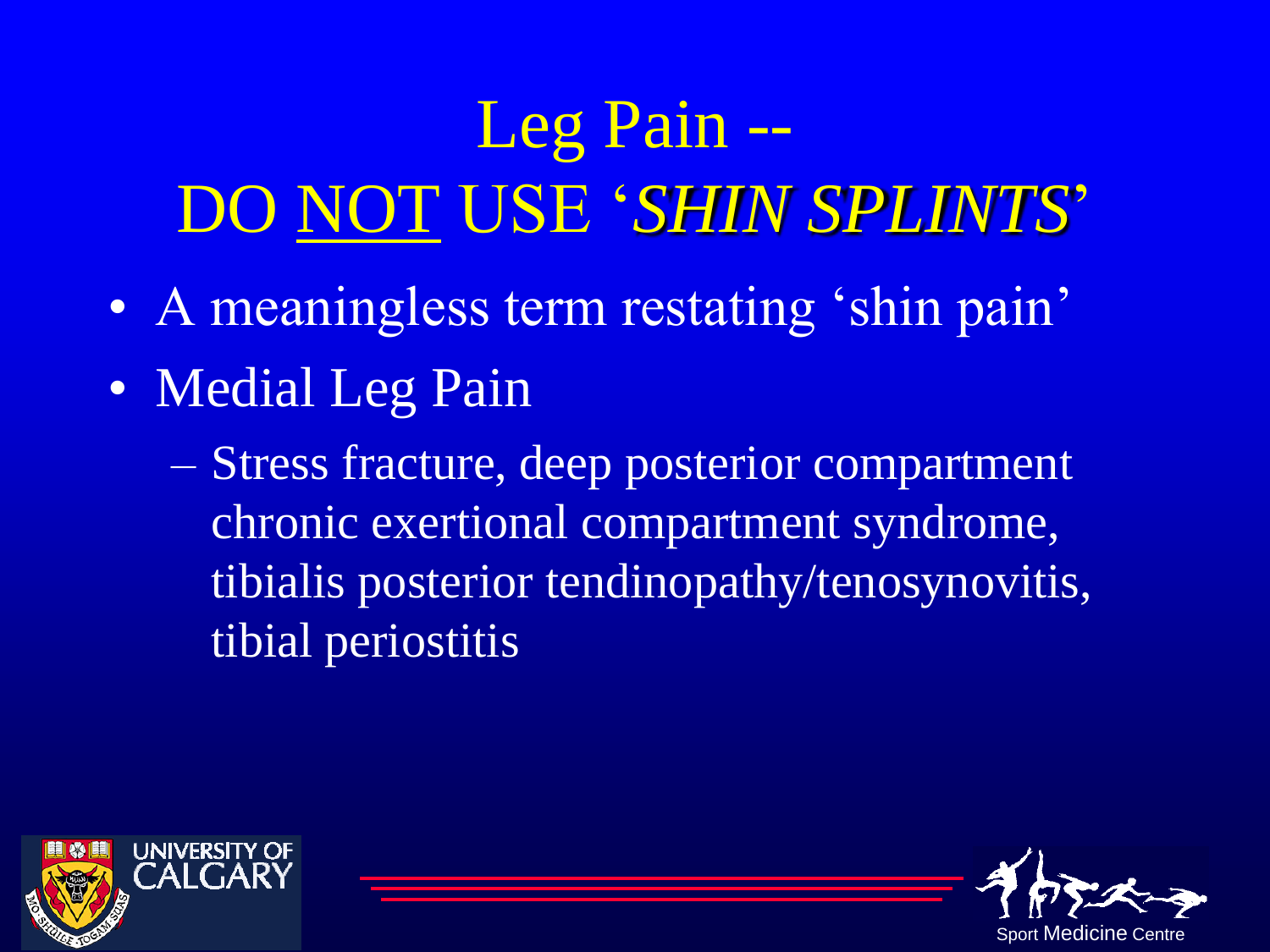# …Periostitis





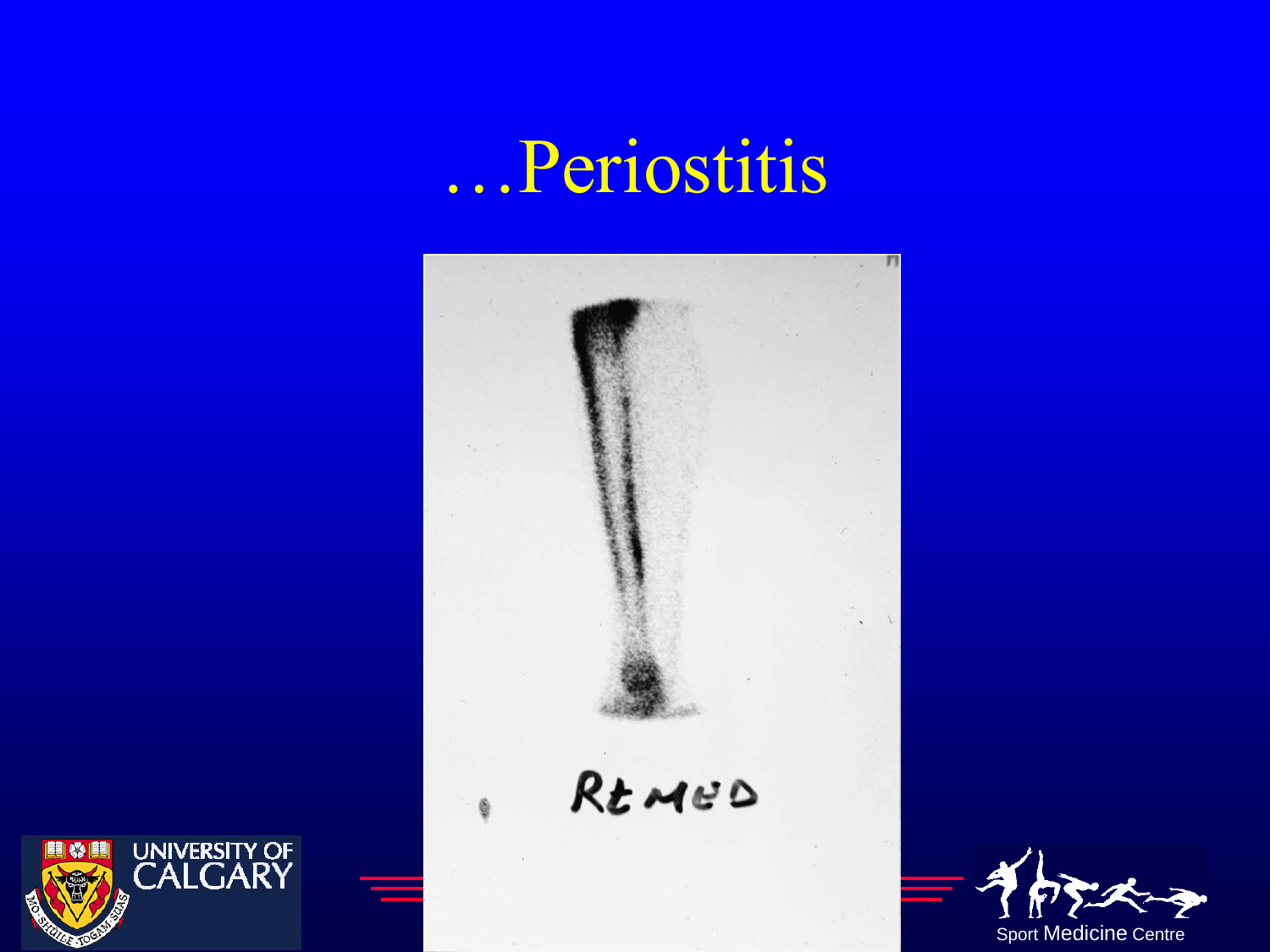# …Tibial periostitis

- 'Medial Tibial Stress Syndrome'
- Medial leg pain (diffuse)
- Periostitis Bone Scan
- Distribution soleus attachment along medial border of the tibia



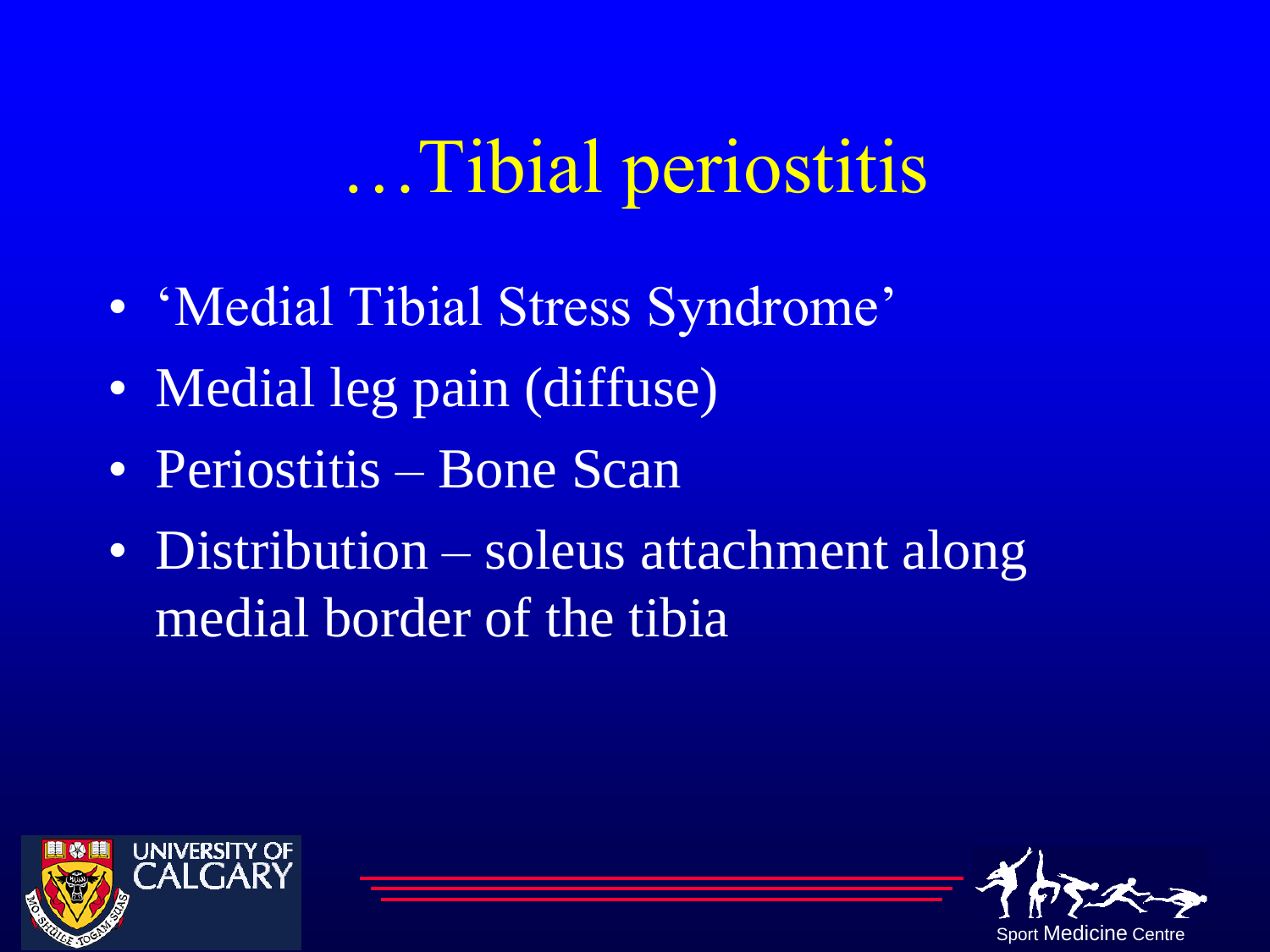# …Tibial Periostitis

- Treatment
	- Same as for stress fracture except no Aircast ®
	- Treatment failure/recurrent potential for subperiosteal fat
		- MRI sometimes
		- Bone scan ongoing periostitis
		- Surgical exploration and periosteal stripping



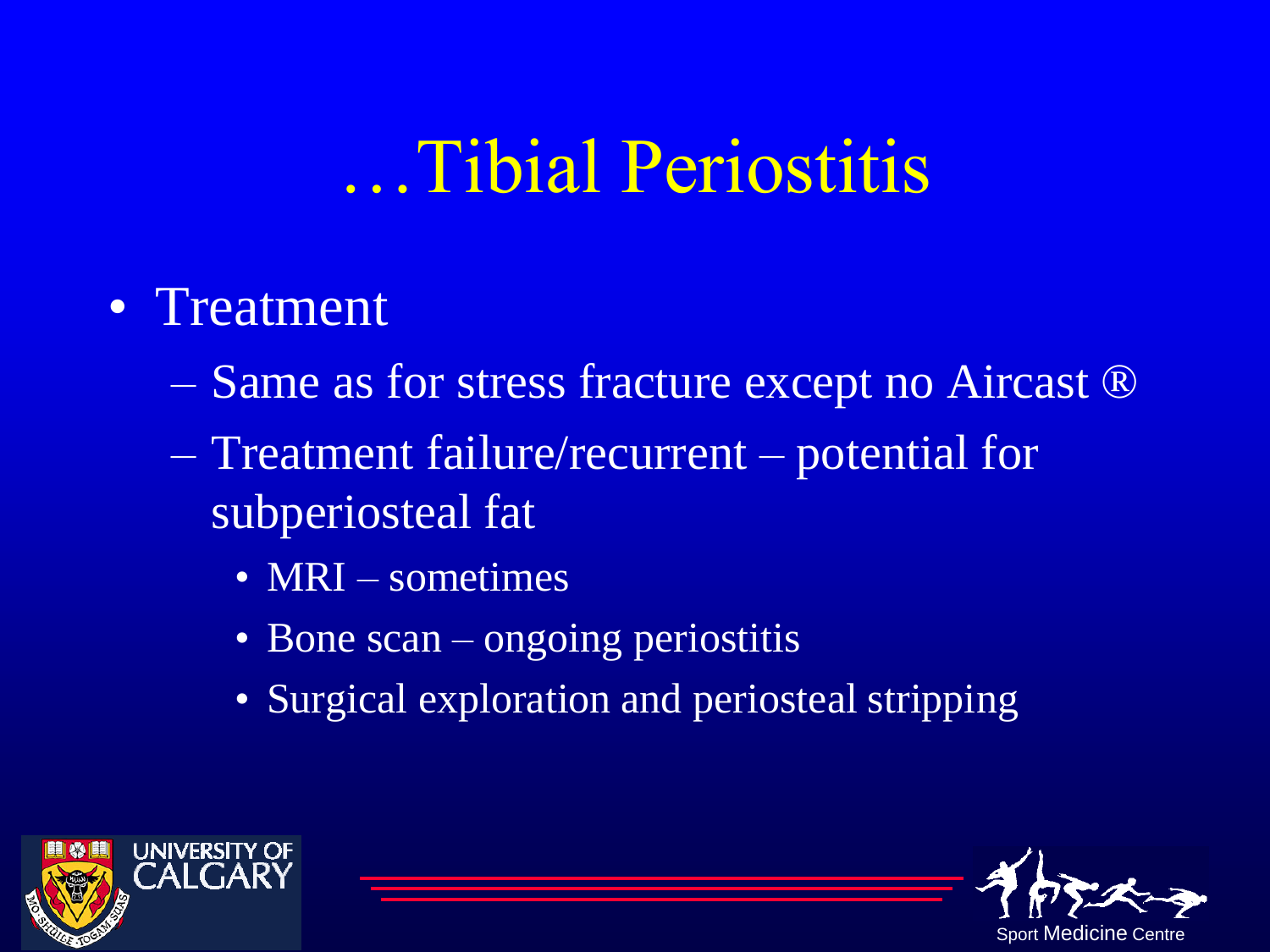## …Periostitis Treatment

• Relative rest

– Deep water run, cycle, weights

- 2 weeks pain free RTR program
- If recurrent, consider subperiosteal fat deposition



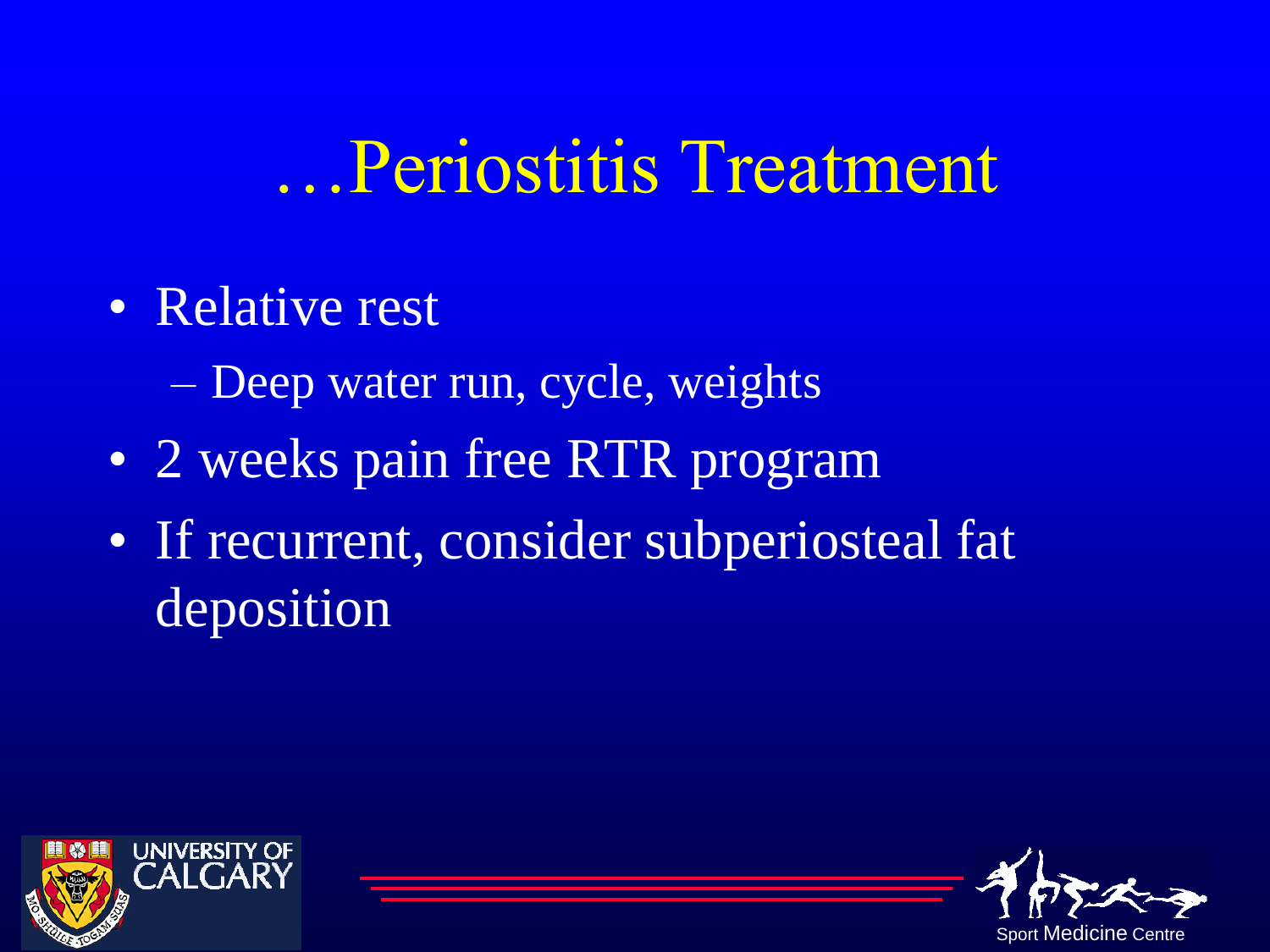# …Periostitis

- Other periostitis sites
	- Ulna
	- Femur
	- Anterior tibia



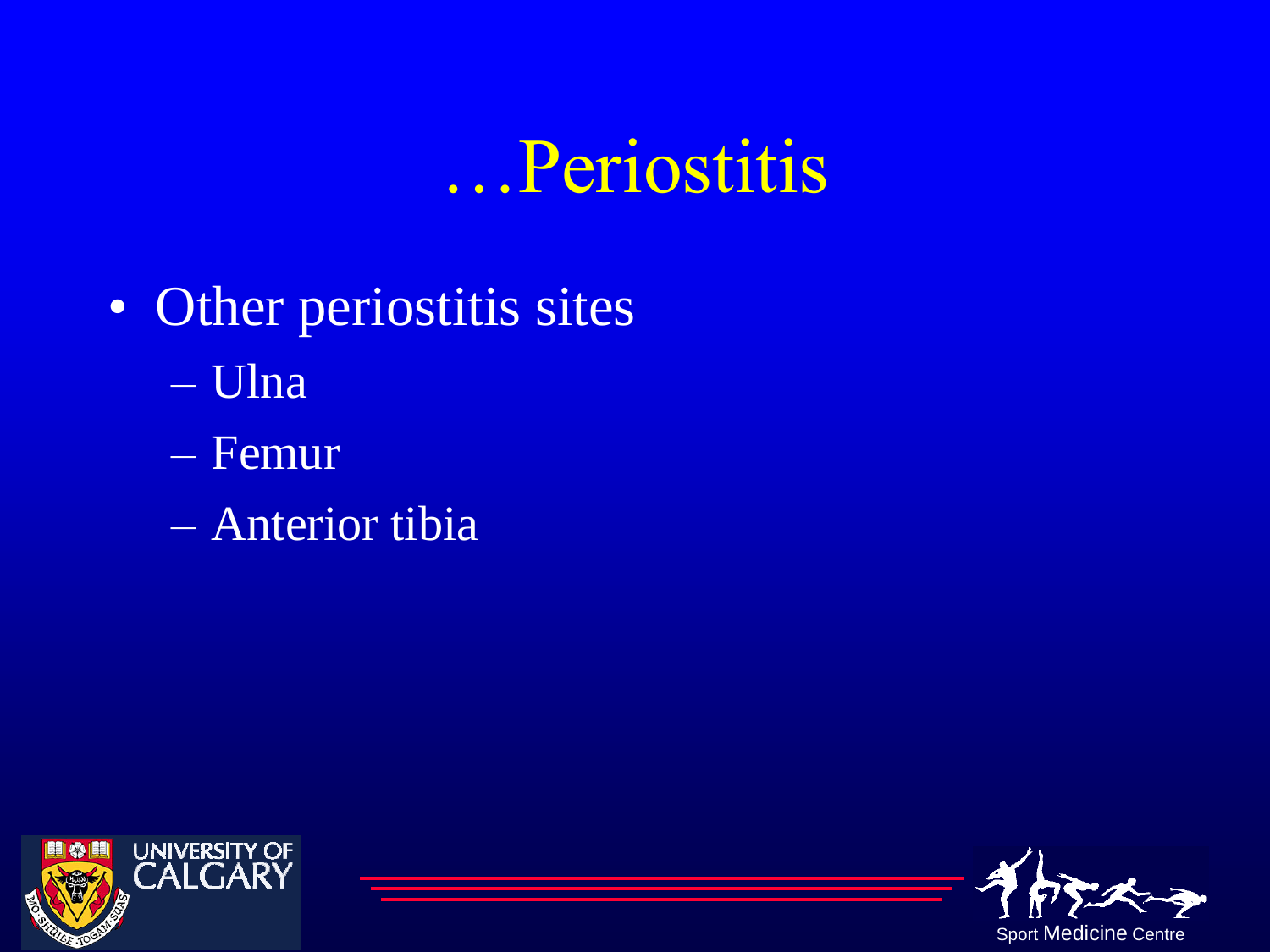# Leg Pain

- Anatomy is everything
- Local versus referred



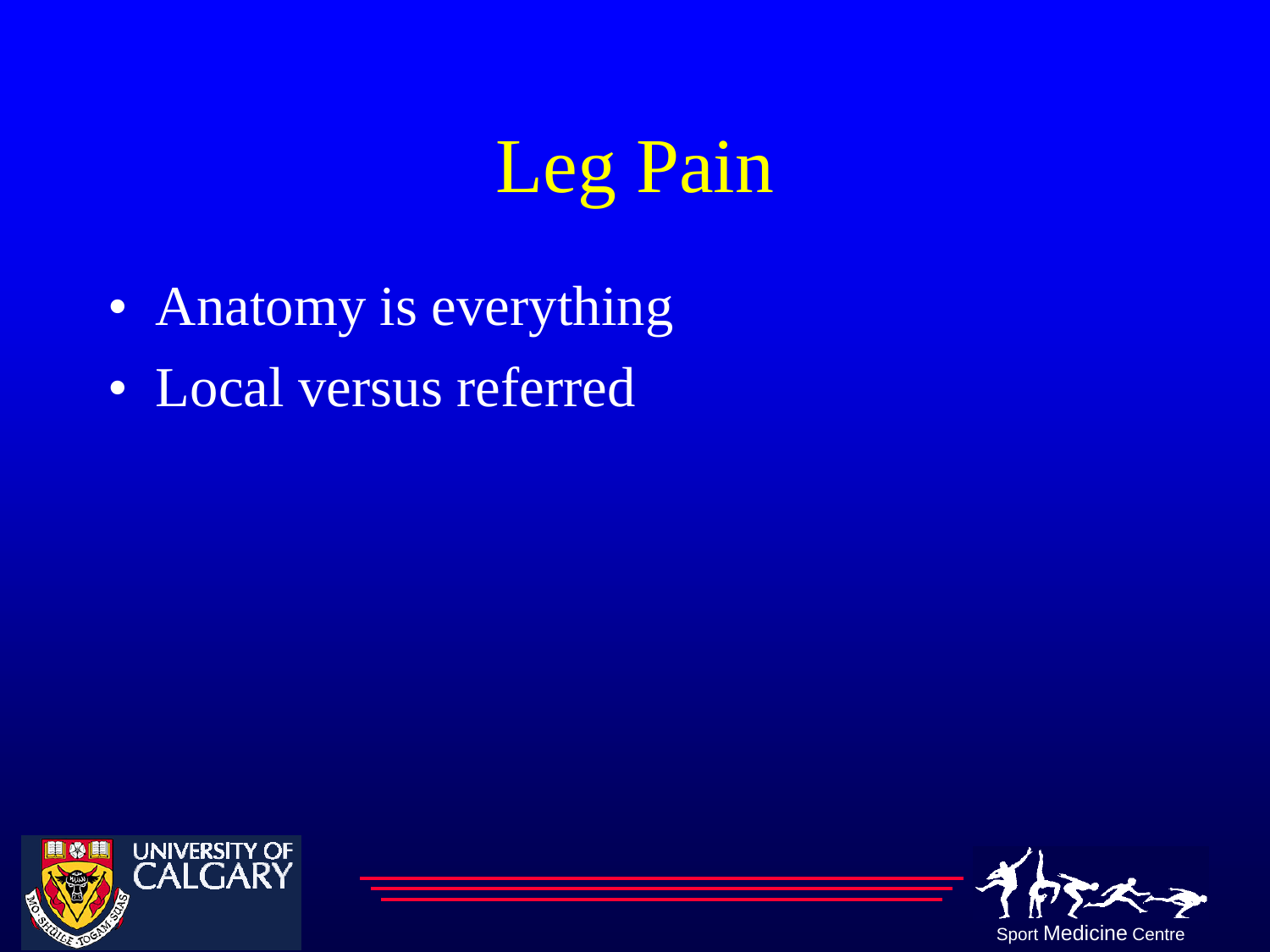# **Relevant Anatomy**

#### **Anterior Compartment**

**Lateral Compartment**

**Fibula**



#### **Tibia**

#### **Deep Posterior Compartment**

**Superficial Posterior Compartment**



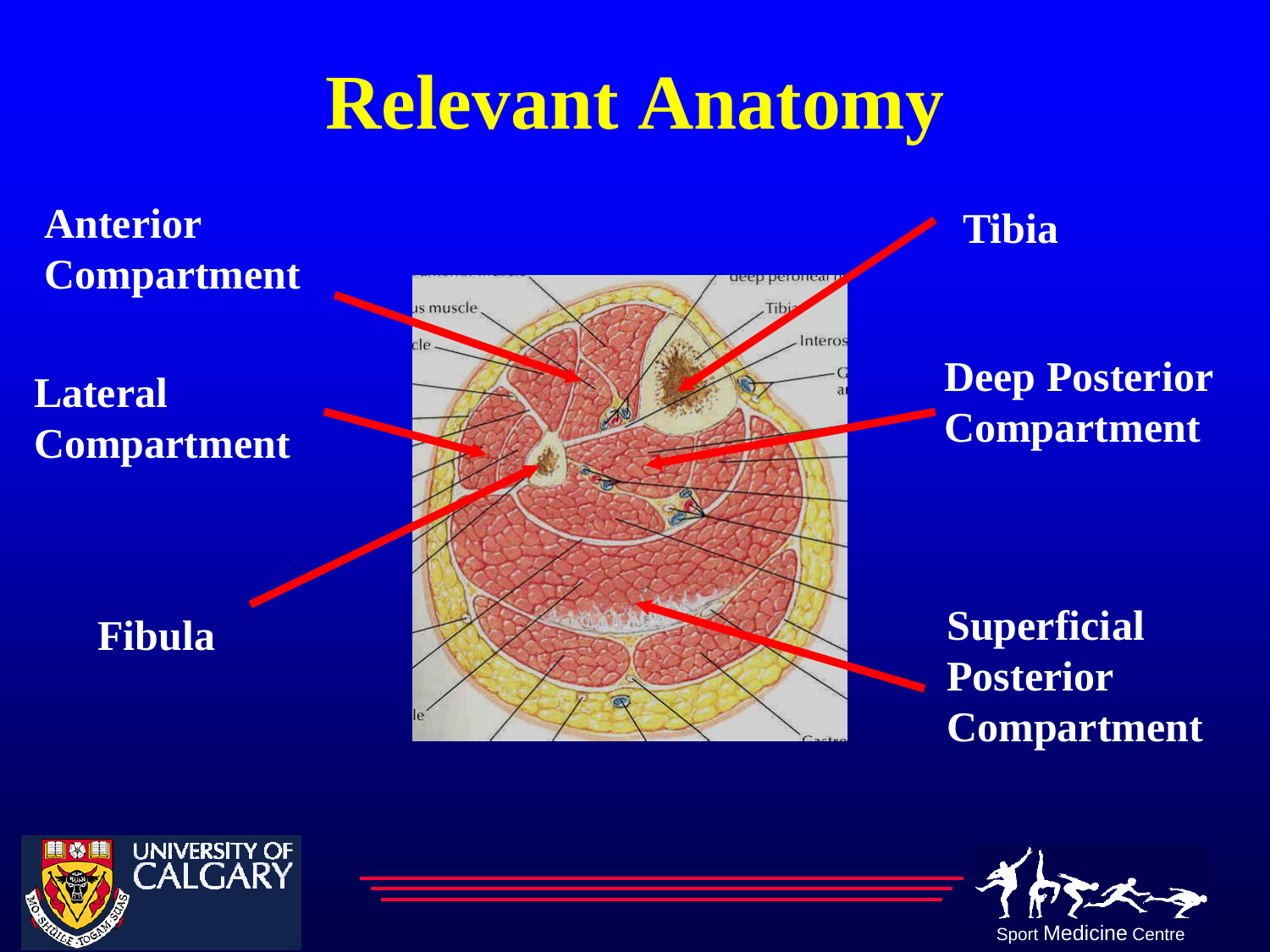| <b>ANATOMIC LOCATION</b> | <b>STRUCTURE</b> | <b>DIFFERENTIAL DIAGNOSIS</b>                                             |
|--------------------------|------------------|---------------------------------------------------------------------------|
|                          |                  |                                                                           |
| <b>ANTERIOR</b>          | <b>Bone</b>      | Anterior cortex mid-shaft tibial stress fracture                          |
|                          | <b>Muscle</b>    | Chronic Compartment Syndrome (anterior)                                   |
|                          | <b>Nerve</b>     | Lumbar referred (L4 or L5)                                                |
|                          |                  | Common/deep peroneal nerve injury                                         |
|                          |                  |                                                                           |
| <b>LATERAL</b>           | <b>Bone</b>      | Fibula stress fracture                                                    |
|                          | <b>Muscle</b>    | Chronic Compartment Syndrome (lateral)                                    |
|                          | <b>Nerve</b>     | Lumbar referred                                                           |
|                          |                  | Common/superficial peroneal nerve injury                                  |
|                          |                  | Superficial peroneal nerve entrapment                                     |
|                          |                  |                                                                           |
| <b>MEDIAL</b>            | <b>Bone</b>      | Tibia (stress fracture or periostitis)                                    |
|                          | <b>Muscle</b>    | Tibialis posterior tendinopathy/tenosynovitis                             |
|                          |                  | Chronic Compartment Syndrome (Deep posterior)                             |
|                          | <b>Nerve</b>     | Tarsal tunnel syndrome                                                    |
|                          |                  |                                                                           |
| <b>POSTERIOR</b>         | <b>Muscle</b>    | Chronic Compartment Syndrome (superficial)                                |
|                          |                  | Tibialis posterior syndrome                                               |
|                          | <b>Nerve</b>     | Lumbar referred (L5 or neural claudication as seen in<br>spinal stenosis) |
|                          | <b>Vessel</b>    | Deep vein thrombosis                                                      |
|                          |                  | Atherosclerotic disease (vascular claudication)                           |
|                          |                  | Popliteal artery entrapment                                               |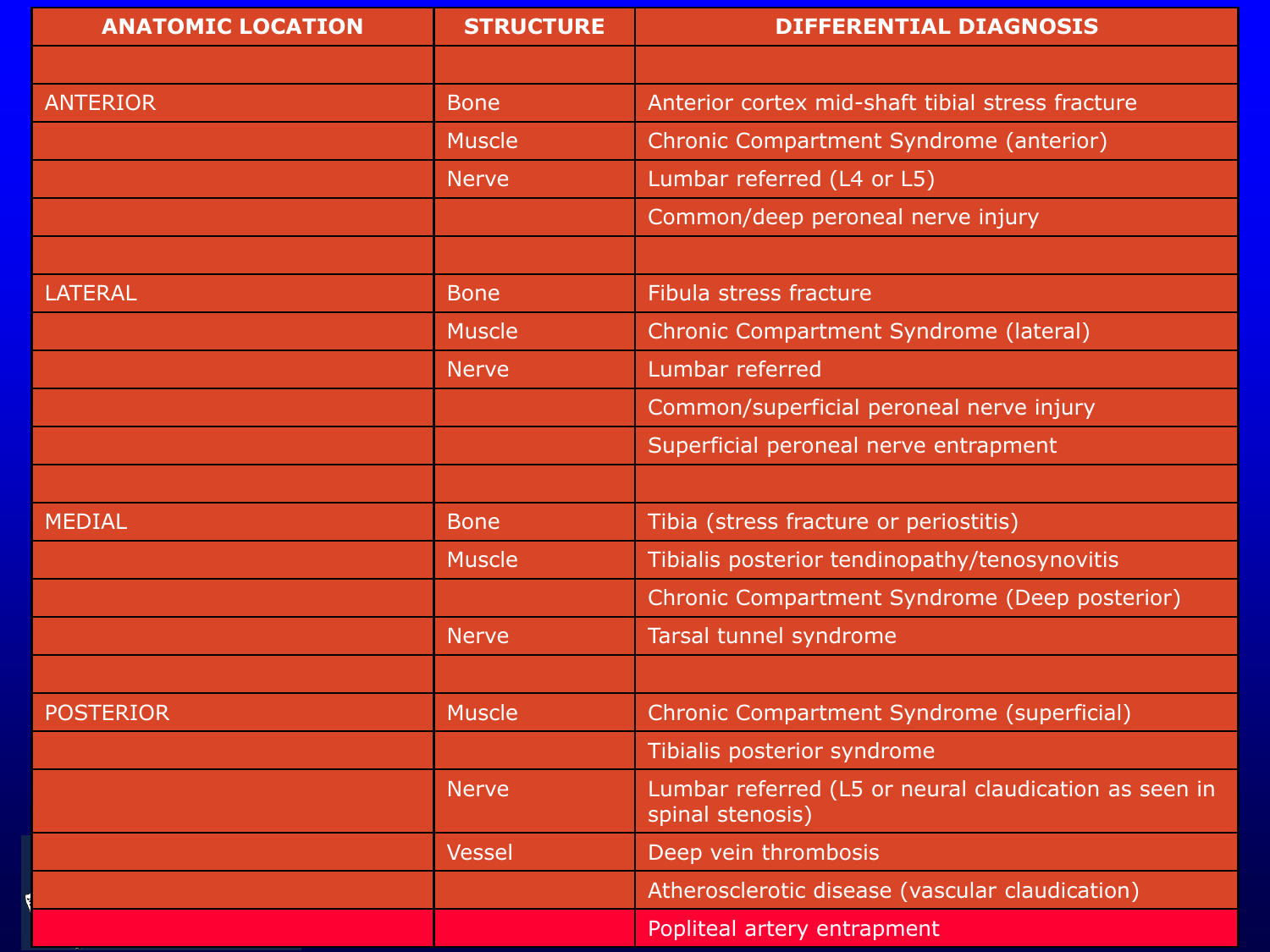# Myositis Ossificans

- Usually multiple blows to the same area
- Pain and dramatic loss of stretch (joint ROM)
- Tender



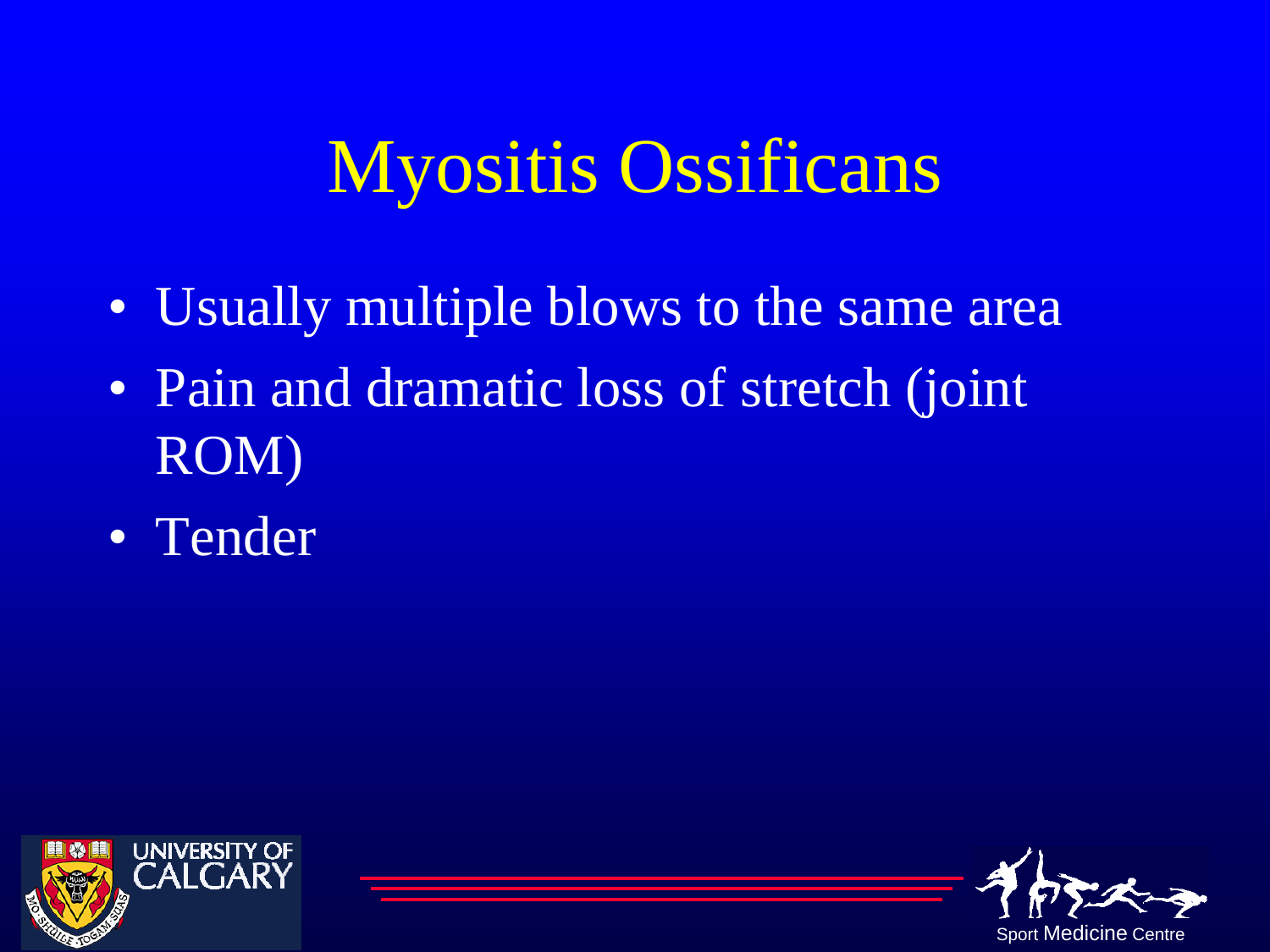## …Myositis Ossificans



- X-ray positive about 6 weeks
- Nuclear Med for early diagnosis and therefore appropriate treatment



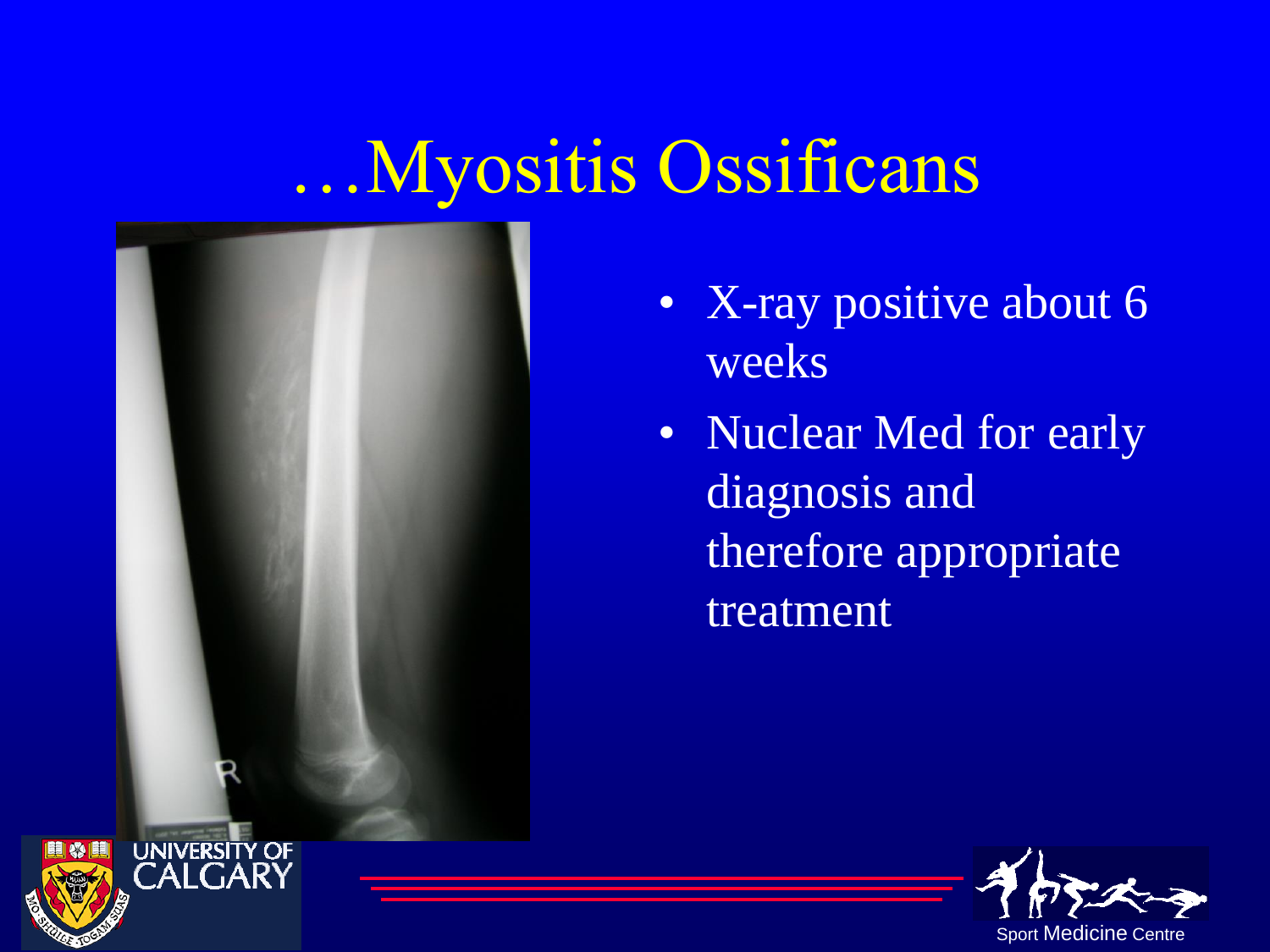…Myositis Ossificans

- Treatment
	- Rest
	- NSAIDs
- Recovery
	- $-9-12$  months
- Question when not hot for potential surgical debridement?



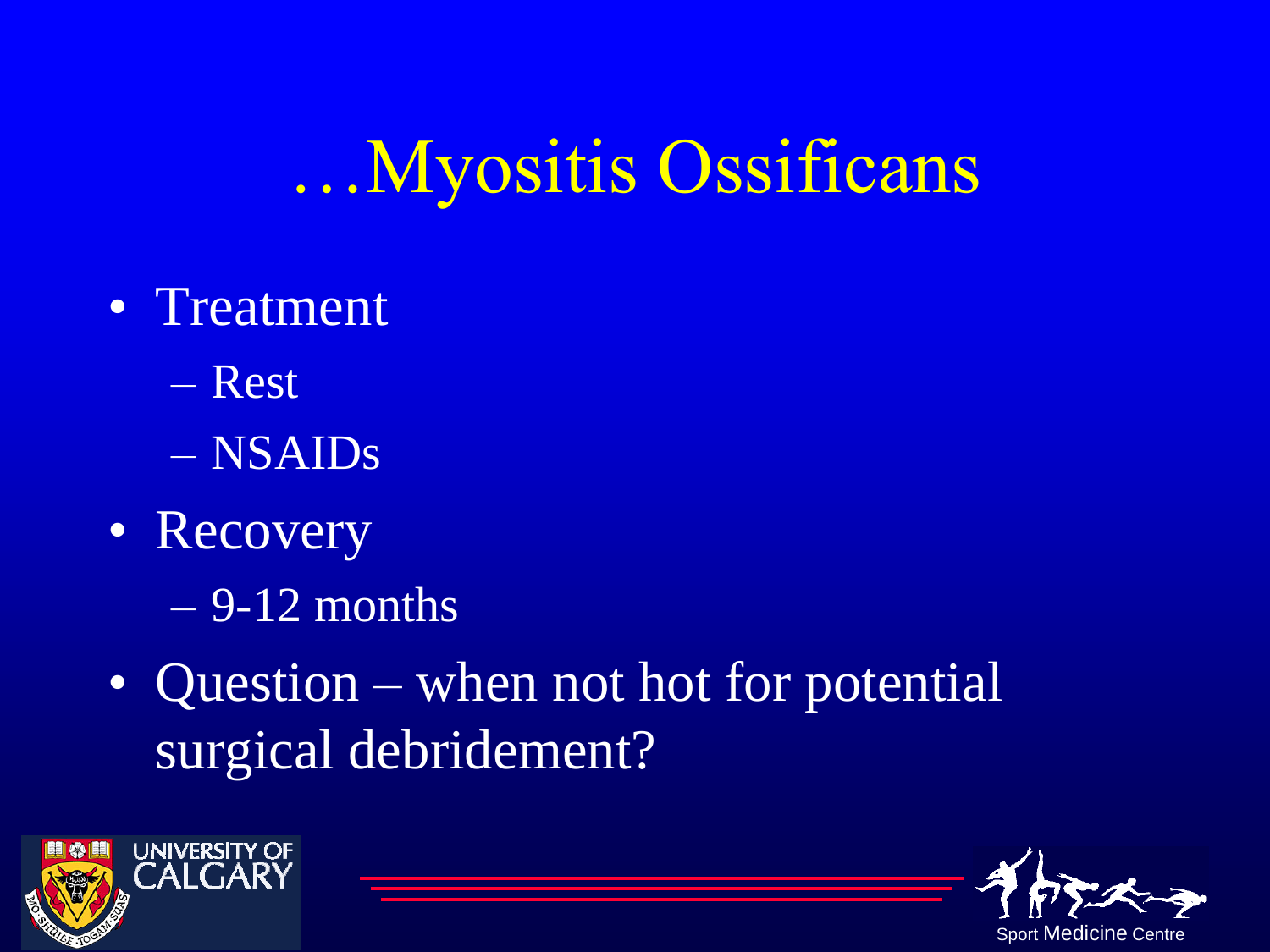# Joint

- Osteochondral injury?
- Bone Bruise?
- Impingement?
- Soft tissue likely MRI if needed (usually not)



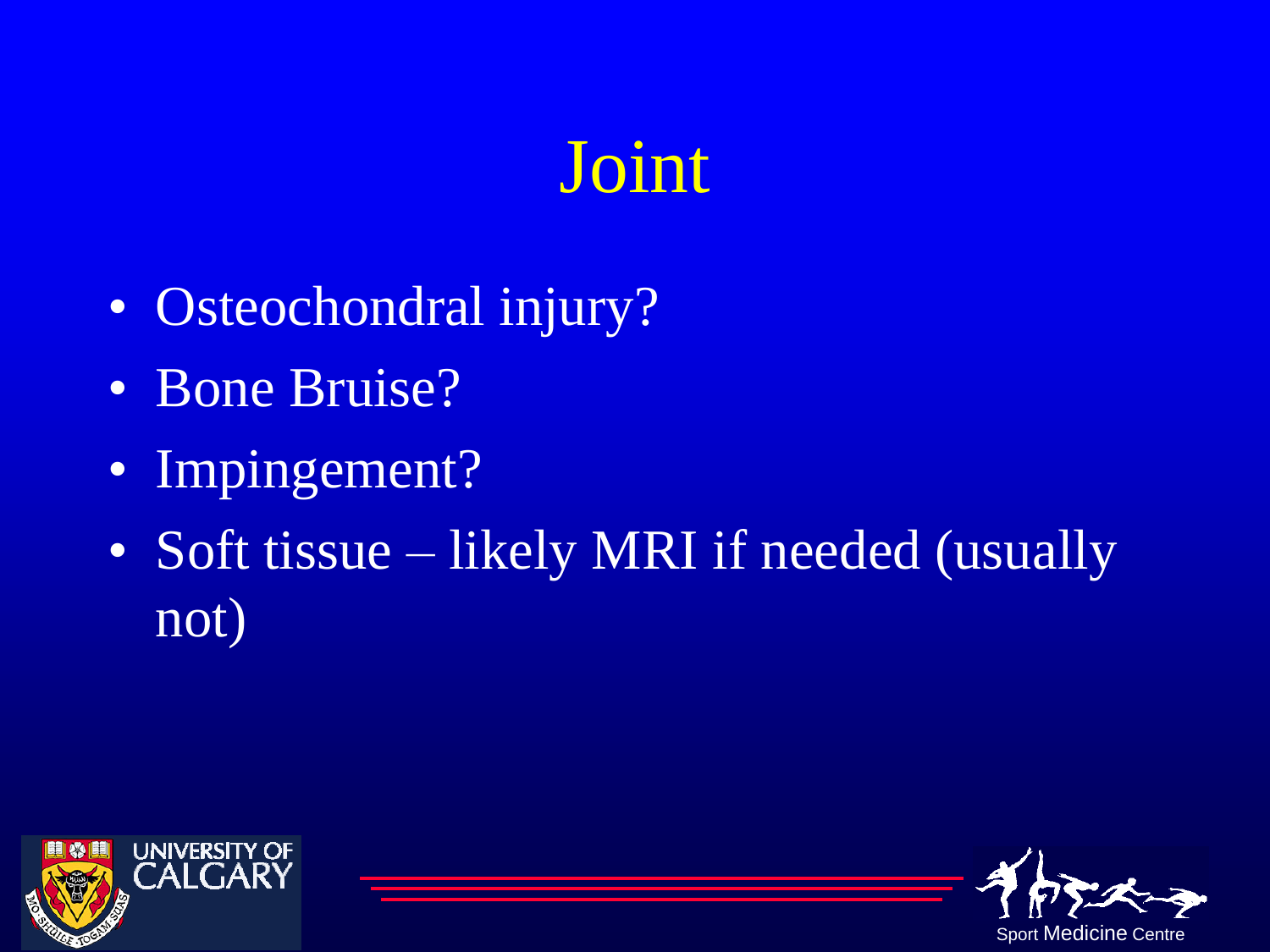# Osteochondral Injury

- E.g. Post inversion ankle injury – Chronic pain
- MRI vs CT arthrogram vs scan SPECT CT



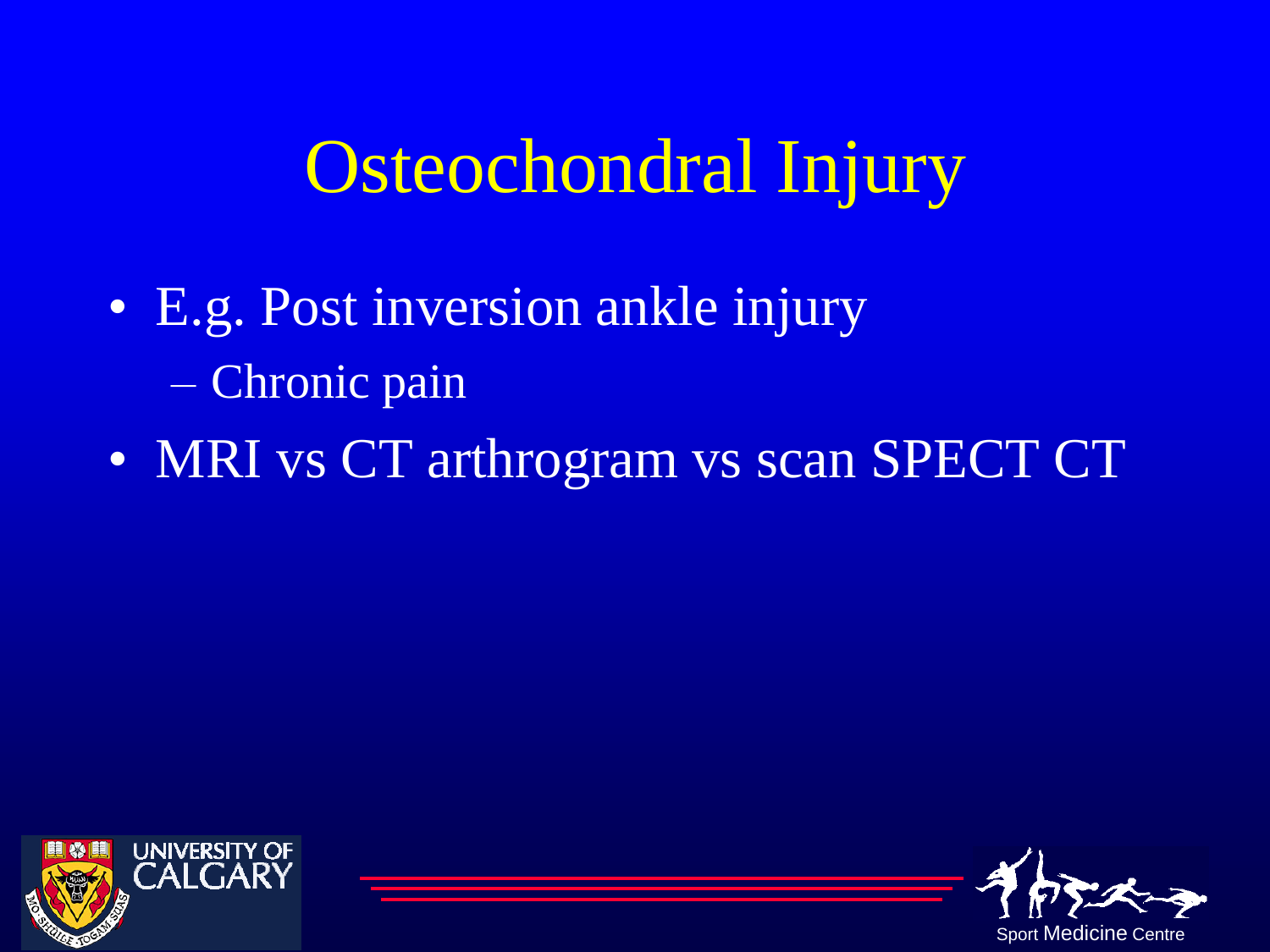## Bone Bruise

- E.g. Knee (ACL, other trauma) – Prognosis – minimum 3 months of healing time
- Clinically we generally know there is a bone bruise
- Clinical question bone bruise vs locked knee (meniscus, loose body)



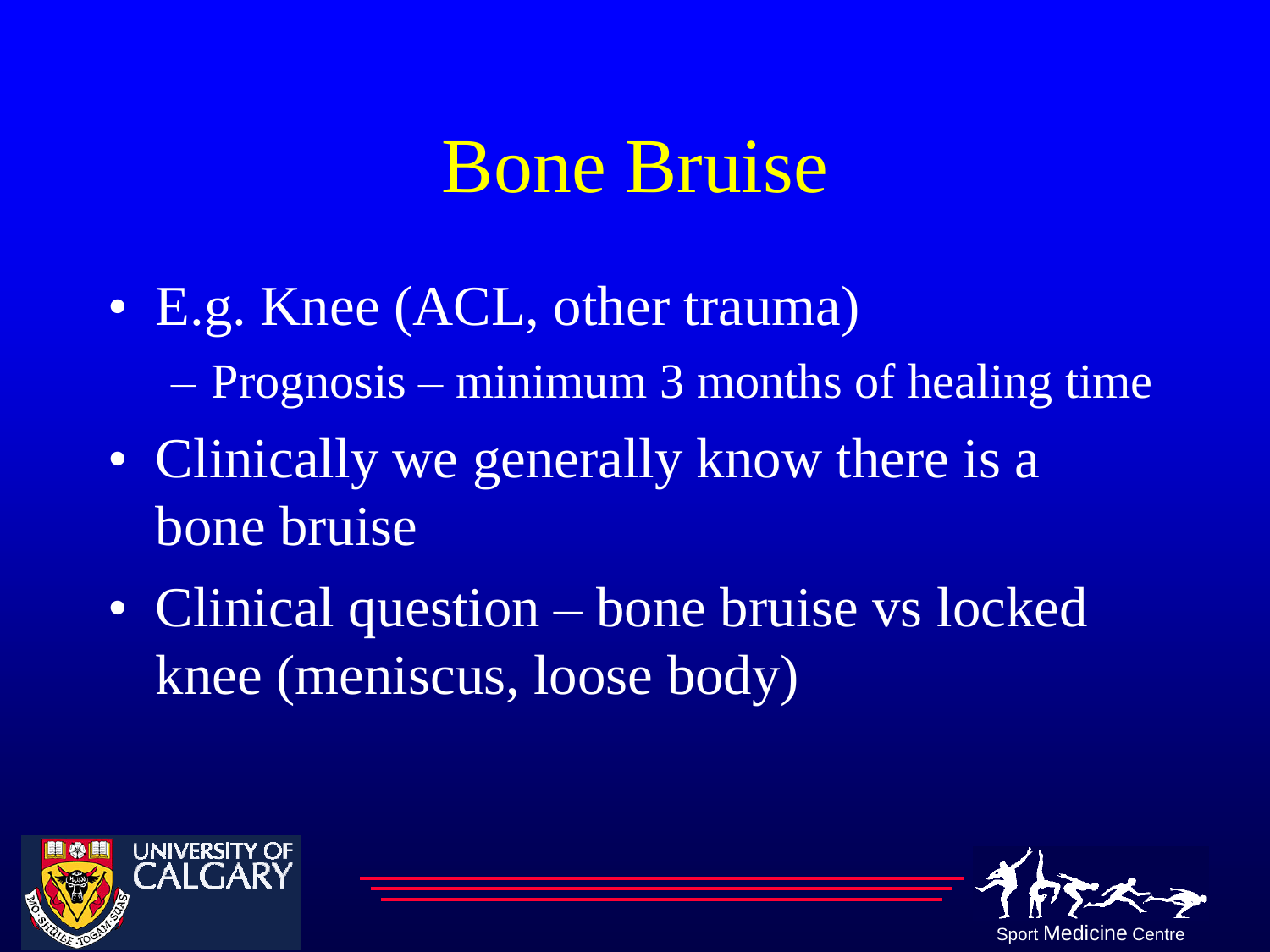# Impingement

- Wrist (positive ulnar variance)
- Anterior and posterior ankle – X-ray usually quite helpful but not always – Information needed for definitive Dx

• Potential for surgical correction